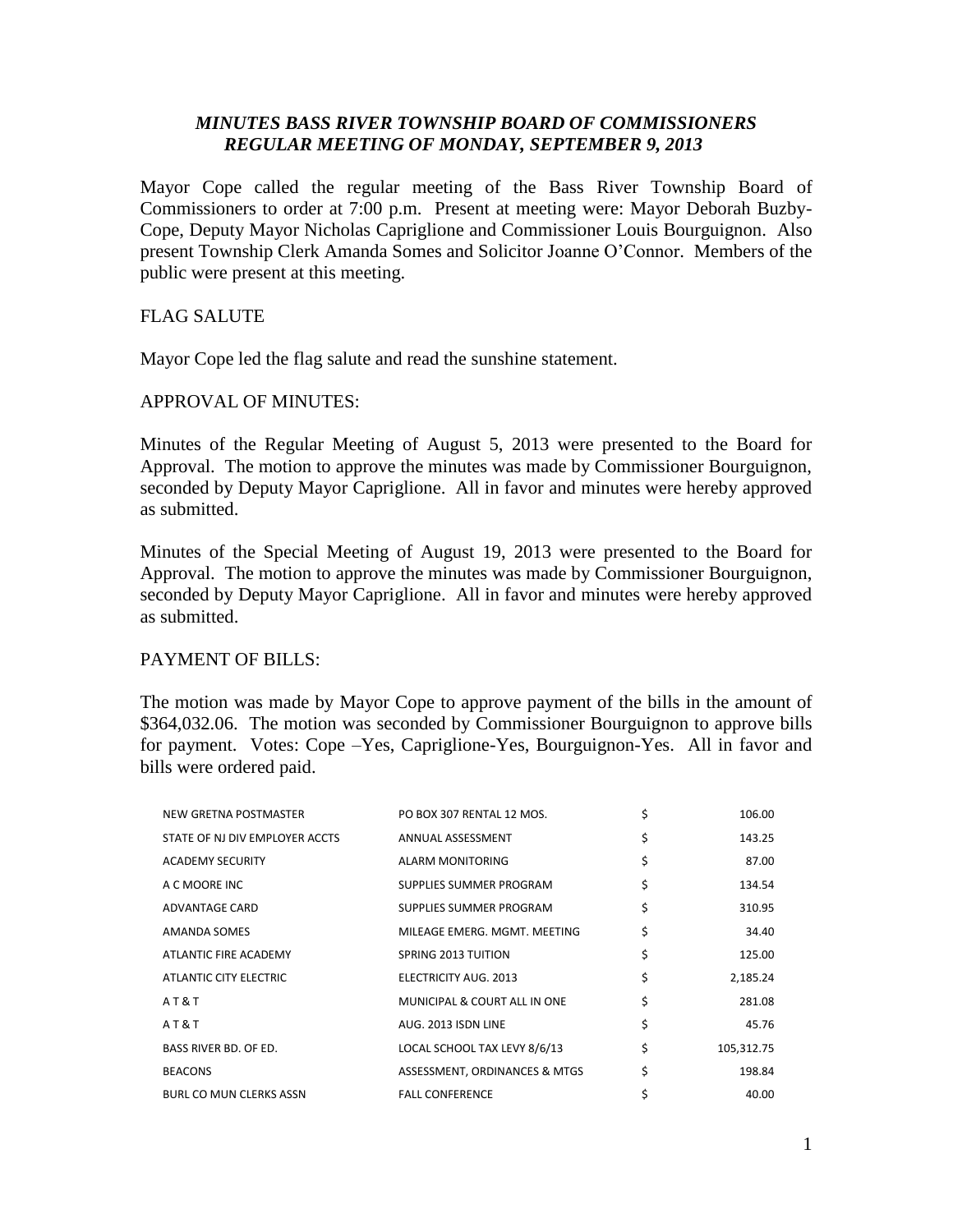| BURL CO TREAS, LANDFILL           | <b>AUGUST 2013 TIPPING FEES</b>               | \$<br>4,243.88   |
|-----------------------------------|-----------------------------------------------|------------------|
| <b>BURL CO TREASURER</b>          | 2013 PRIMARY COSTS<br><b>BACK HOE REPAIR</b>  | \$<br>582.22     |
| CAM.CO                            | <b>SUPPLIES</b>                               | \$<br>86.70      |
| <b>CASA PAYROLL SERVICES</b>      | AUGUST 2013 PAYROLL                           | \$<br>340.80     |
| CHRISTOPHER NORMAN, ESQ.          | REVIEW VIKING PLAN & MTG ATTENDENCE           | \$<br>938.00     |
| <b>COMCAST</b>                    | SERVICE 8/9/13 - 9/18/13                      | \$<br>104.95     |
| CONWAY AUTOMOTIVE                 | <b>MOTOR OIL &amp; PARTS</b>                  | \$<br>184.04     |
| <b>DAVE'S SEPTIC</b>              | DRAIN FIELD, PORT A POTS & PUMP OUTS          | \$<br>2,161.50   |
| <b>DEER PARK DIRECT</b>           | SERVICE 7/15/13 - 8/14/13                     | \$<br>38.26      |
| <b>ECONO SIGNS</b>                | <b>STREET SIGNS</b>                           | \$<br>459.47     |
| EDMUNDS & ASSOCIATES, INC         | 2013 JULY TAX BILLING                         | \$<br>501.02     |
| <b>GRETNA GREEN LANDSCAPING</b>   | BRUSH HOG 32 N. MAPLE AVE.                    | \$<br>350.00     |
| HOME DEPOT                        | <b>GAS BLOWER</b><br><b>INK CART. POSTAGE</b> | \$<br>449.10     |
| ITS NEOPOST, INC                  | METER                                         | \$<br>277.95     |
| <b>JEREMY S. PRICE</b>            | PUBLIC DEFENDER 8/26/13                       | \$<br>500.00     |
| <b>JOHN STEELE</b>                | SUMMER PROGRAM REIMBURSEMENT                  | \$<br>3.34       |
| KLUK CONSULTANTS                  | <b>ENGINEERING AUG. 2013</b>                  | \$<br>1,576.37   |
| LANGUAGE SERVICES ASSOCIATES      | TELEPHONIC CHARGES 7/2013                     | \$<br>10.50      |
| MAILFINANCE                       | LEASE 6/12/13 - 9/11/13                       | \$<br>570.00     |
| MUNICIPAL CODE CORPORATION        | ANNUAL CODE FEE                               | \$<br>200.00     |
| NEW JERSEY E-ZPASS                | <b>E-ZPASS PAYMENT</b>                        | \$<br>26.56      |
| NJ LEAGUE OF MUNICIPALITIES       | NJLM REGISTRATIONS                            | \$<br>95.00      |
| OFFICE BASICS, INC                | <b>SUPPLIES</b>                               | \$<br>497.81     |
| P.A.T.'S, INC.                    | REPAIR CHIEF'S VEHICLE                        | \$<br>863.00     |
| PEGGY BECK                        | <b>BANK MILEAGE AUG. 2013</b>                 | \$<br>61.20      |
| PETER C. LANGE                    | LEGAL SERVICES JULY 2013                      | \$<br>6,345.50   |
| PINELAND REGIONAL SCHOOL DIST.    | REGIONAL SCHOOL TAX                           | \$<br>158,662.76 |
| BRIAN E. RUMPF, P.C.              | PROSECUTION AUG. 2013                         | \$<br>1,400.00   |
| STATE OF NJ DIV EMPLOYER ACCTS    | ASSESSMENTS 4TH QTR 2012                      | \$<br>126.38     |
| THE PRESS OF ATLANTIC CITY        | PUBLIC NOTICES                                | \$<br>97.39      |
| TRANSFORMATION ENTERPRISES        | JULY 2013 ROLL-OFF SERVICE                    | \$<br>5,930.00   |
| UNIVERSAL COMPUTING SERVICES      | <b>MESSAGE MAILERS</b>                        | \$<br>257.20     |
| <b>VERIZON</b>                    | <b>COURT &amp; MUNICIPAL PHONES</b>           | \$<br>982.86     |
| <b>VERIZON WIRELESS</b>           | <b>WIRELESS PHONES</b>                        | \$<br>134.37     |
| VITAL COMMUNICATIONS, INC.        | 2014 TAX BINDERS                              | \$<br>103.00     |
| <b>WEX BANK</b>                   | FUEL CHARGES 7/2013                           | \$<br>942.60     |
| WIRELESS ELECTRONICS INC.         | <b>MINITOR REPAIR</b>                         | \$<br>99.00      |
| SANDRA VAN ORDEN                  | DUMP TRUCK REPAIR                             | \$<br>600.00     |
| ARTCRAFT SIGN STUDIO              | <b>ADDITIONAL STATION PANELS</b>              | \$<br>15,147.00  |
| <b>BASS RIVER PAYROLL ACCOUNT</b> | PAYROLL 8/8/13                                | \$<br>16,112.93  |
| BASS RIVER PAYROLL ACCOUNT        | PAYROLL 8/22/13                               | \$<br>14,143.38  |
| BASS RIVER PAYROLL ACCOUNT        | PAYROLL 9/5/13                                | \$<br>17,343.09  |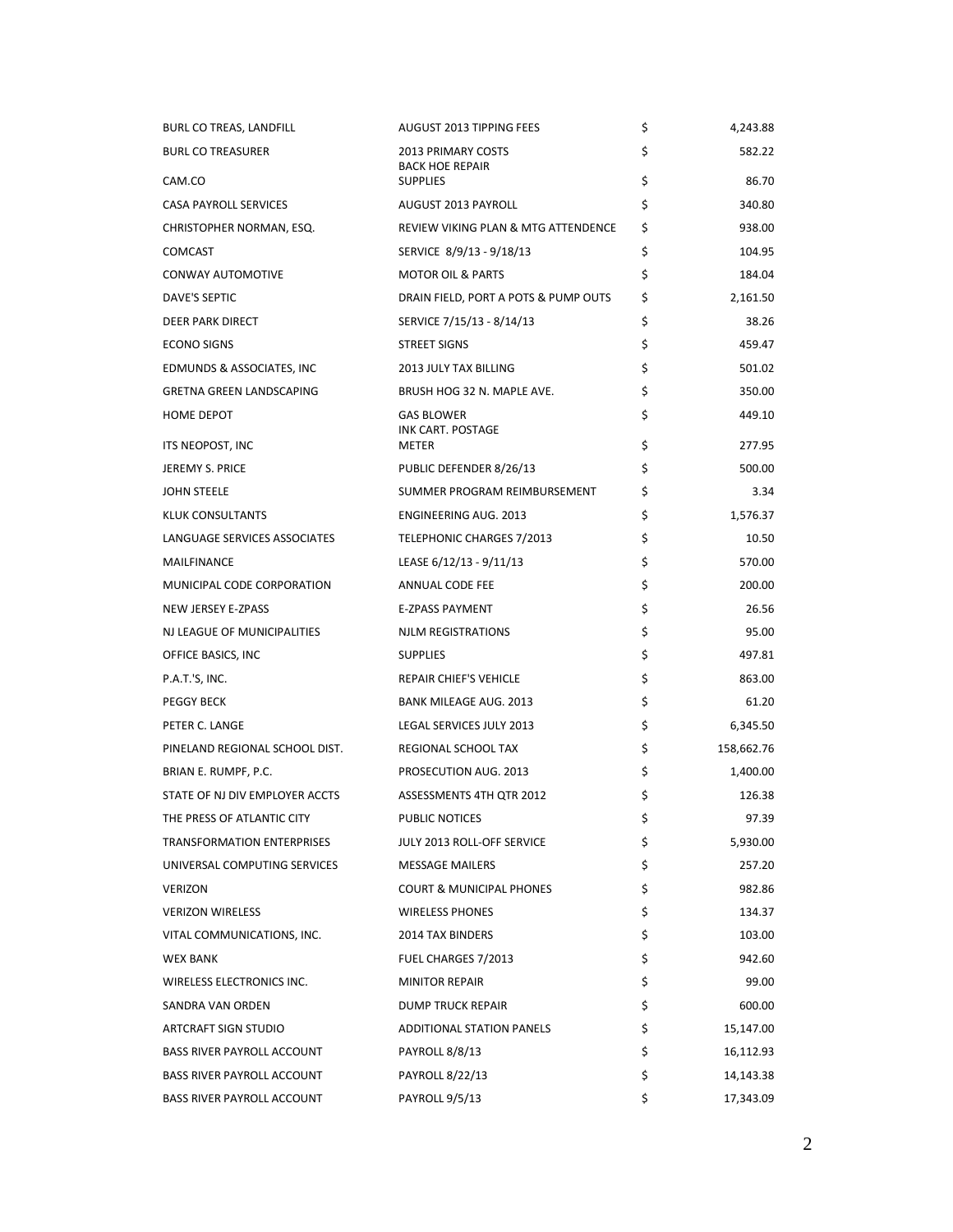| HASLER, INC. | MAY 2013 POSTAGE SHORTAGE | 62.08  |
|--------------|---------------------------|--------|
| HASLER, INC. | POSTAGE JULY 2013         | 563.34 |
| HASLER, INC. | POSTAGE AUGUST 2013       | 852.70 |

TOTAL  $\frac{1}{5}$  364,032.06

### ORDINANCES & RESOLUTIONS:

# **ORDINANCE 2013-05 AN ORDINANCE AMENDING THE ZONING ORDINANCE OF THE TOWNSHIP OF BASS RIVER**

# **ORDINANCE 2013-06 AN ORDINANCE AMENDING TITLE 12, STREETS, SIDEWALKS AND PUBLIC PLACES, CHAPTER 12.08, TREES, OF THE TOWNSHIP OF BASS RIVER**

## **ORDINANCE 2013-07**

# **AN ORDINANCE AMENDING TITLE 17, ZONING, CHAPTER 17.20.190, WATER QUALITY, OF THE TOWNSHIP OF BASS RIVER**

Mayor Cope read Ordinance 2013-05, 2013-06 and 2013-07 on second reading by title only. Commissioner Bourguignon made the motion to approve Ordinance 2013-05, 2013-06 and 2013-07 upon second reading by title. The motion was seconded by Deputy Mayor Capriglione. All in favor and Ordinance 2013-05, 2013-06 and 2013-07 where hereby approved upon second reading by title and meeting was open for public hearing. Comments: No comments heard. The motion was made by Commissioner Bourguignon, seconded by Deputy Mayor Capriglione to close the public hearing. All in favor. The motion was made by Commissioner Bourguignon, seconded by Deputy Mayor Capriglione to adopt Ordinance 2013-05, 2013-06 and 2013-07. Votes: Cope-Yes, Capriglione-Yes, Bourguignon-Yes. All in favor and ordinances hereby adopted.

#### *ORDINANCE 2013-05*

#### *AN ORDINANCE AMENDING THE ZONING ORDINANCE OF THE TOWNSHIP OF BASS RIVER*

*BE IT ORDAINED by the Board of Commissioners of the Township of Bass River, County of Burlington, State of New Jersey, as follows:*

*I. PURPOSE: The purpose of this Ordinance is to amend Title 17, Zoning of the Township of Bass River in response to amendments to the Pinelands Comprehensive Management Plan related to cluster development and wetlands management, effective April 6, 2009 and December 1, 2009, respectively.*

*II. Section 17.04.030.B, Definitions, is hereby amended by replacing or adding the following definitions:* 

*"Forestry"–means the planting, cultivating and harvesting of trees for the production of wood products, including firewood or for forest health. It includes such practices as reforestation, site preparation and other silvicultural*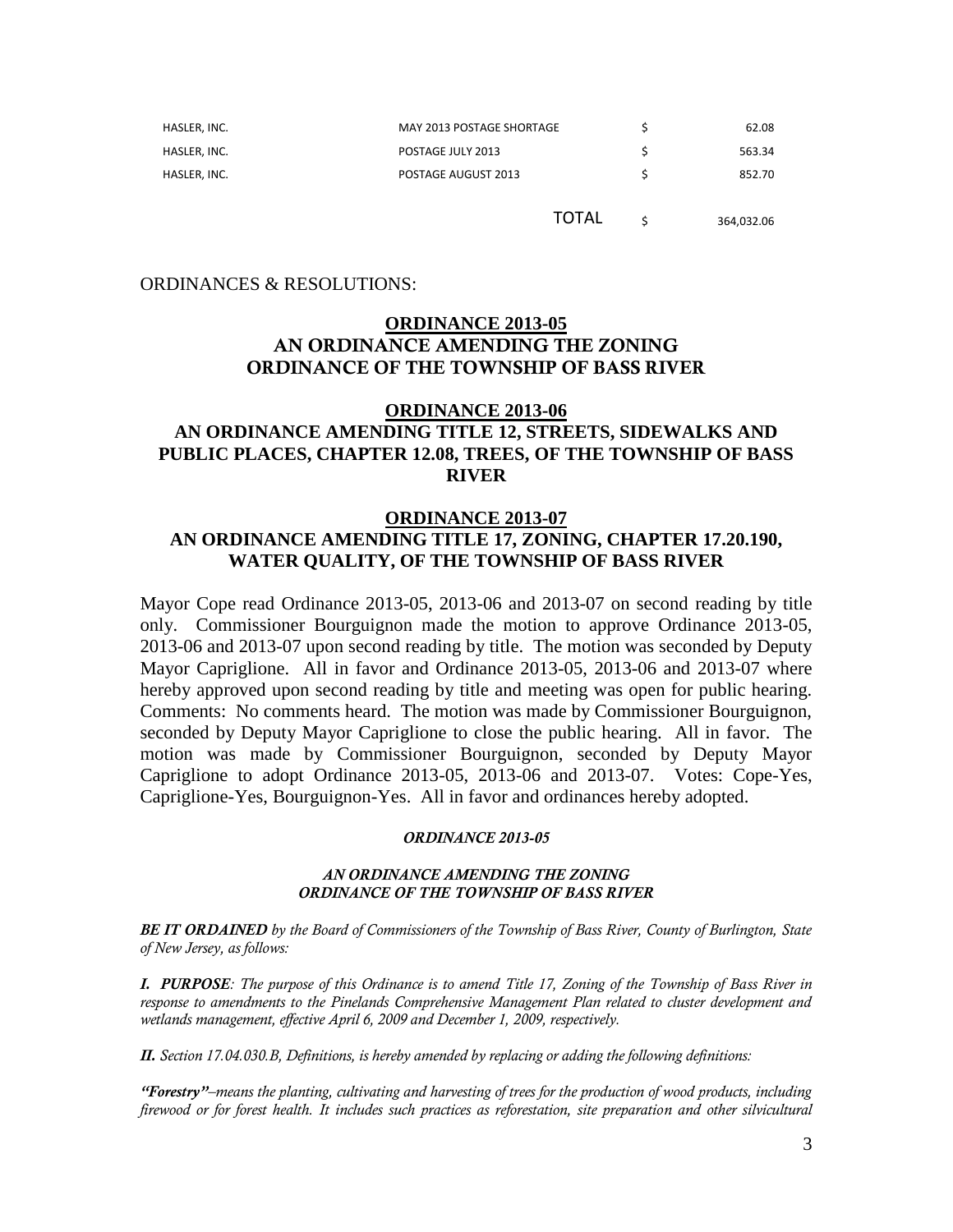*practices, including but not limited to artificial regeneration, bedding, broadcast scarification, clearcutting, coppicing, disking, drum chopping, group selection, individual selection, natural regeneration, root raking, seed tree cut, shelterwood cut and thinning. For purposes of this chapter, the following activities shall not be defined as forestry:*

*1. Removal of trees located on a parcel of land one acre or less on which a dwelling has been constructed;*

*2. Horticultural activities involving the planting, cultivating or harvesting of nursery stock or Christmas trees;*

- *3. Removal of trees necessitated by the development of the parcel as otherwise authorized by this chapter;*
- *4. Removal of trees necessary for the maintenance of utility or public rights-of-way;*
- *5. Removal or planting of trees for the personal use of the parcel owner; and*
- *6. Removal of trees for public safety.*

*"Impermeable Surface" means any surface which does not permit fluids to pass through or penetrate its pores or spaces, typically having a maximum permeability for water of 10-7 cm/second at the maximum anticipated hydrostatic pressure. The term "impermeable" is equivalent in meaning.*

*"Impervious Surface"means any surface that has been compacted or covered with a layer of material so that it prevents, impedes or slows infiltration or absorption of fluid, including stormwater directly into the ground, and results in either reduced groundwater recharge or increased stormwater runoff sufficient to be classified as impervious in Urban Areas by the United States Department of Agriculture, Natural Resources Conservation Service Title 210 - Engineering, 210-3-1 - Small Watershed Hydrology (WINTR-55) Version 1.0. Such surfaces may have varying degrees of permeability.*

*"Resource Management System Plan" means a plan, prepared in accordance with the United States Department of Agriculture, Natural Resources Conservation Service New Jersey Field Office Technical Guide, dated June 2005. Such plans shall prescribe needed land treatment and related conservation and natural resources management measures, including forest management practices, for the conservation, protection and development of natural resources, the maintenance and enhancement of agricultural or horticultural productivity, and the control and prevention of non-point source pollution; and establish criteria for resource sustainability of soil, water, air, plants and animals.* 

*"Wetlands Management"– means the establishment of a characteristic wetland or the removal of exotic species or Phragmites from a wetland in accordance with the standards of N.J.A.C. 7:50-6.10. For purposes of this definition, exotic species are those that are not indigenous to North America.*

*III. Section 17.08.060, Recordation of Deed Restriction, is hereby amended by replacing Sections A and B with the following:*

- *A. In the Pinelands Preservation and Coastal Wetlands Districts: Berry agriculture; horticulture of native Pinelands plants; forestry; beekeeping; fish and wildlife management; wetlands management; agricultural employee housing as an accessory use; and low-intensity recreational uses in which the use of motorized vehicles is not permitted except for necessary transportation, access to water bodies is limited to no more than fifteen feet of frontage per one thousand feet of frontage on the water body, clearing of vegetation does not exceed five percent of the parcel and no more than one percent of the parcel will be covered with impervious surfaces.*
- *B. In the Special Agricultural Production District: Berry agriculture, horticulture of native Pinelands plants; forestry; beekeeping; fish and wildlife management; wetlands management; and agricultural employee housing as an accessory use.*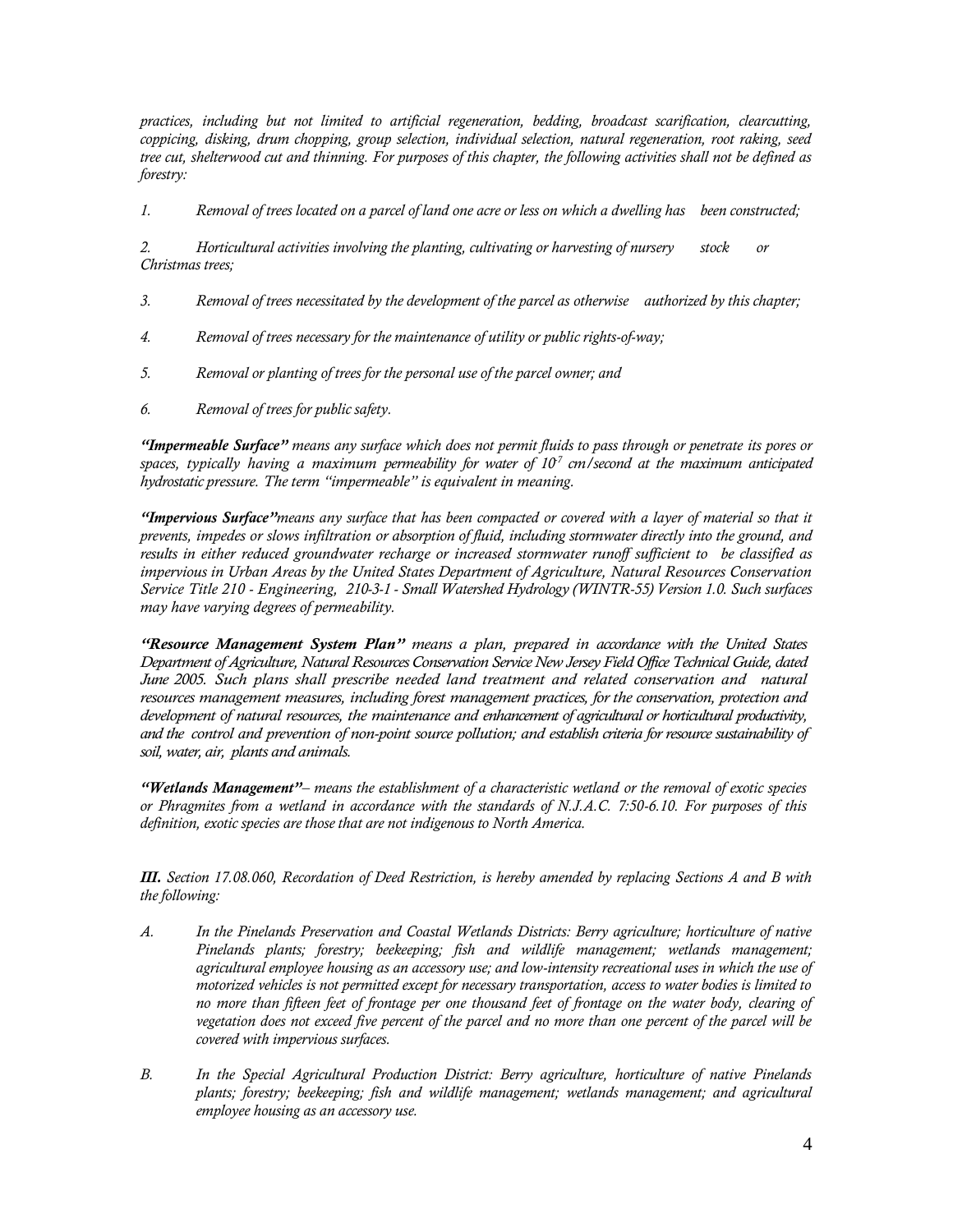*IV. Section 17.12.130, Schedule of District Regulations, is hereby amended as follows:*

*- In the list of Permissible Uses for the PP Pinelands Preservation District, add "wetlands management" - In the Special Requirements column, replace the second entry under Single Family Dwellings in the F District with the following:*

*"Cluster development at a maximum density of one unit per 15 acres shall be required in accordance with Section 17.20.260 whenever two or more units are proposed as part of a residential development. For any parcel between 3.2 and 15 acres, one unit will be permitted. Applies in F Zone only."*

- *- In the list of Permissible Uses for the F Forest District, replace "Fish and wildlife management" with "Fish and wildlife management and wetlands management"*
- *- Add the following as a new Conditional Use in the F Forest District:*

*Non-clustered single-family dwellings in accordance with Section 17.20.270 Area in Acres: 15 Width in Feet at Street Line: 200 Front Yard: 200 Side Yard: 25 Rear Yard: 50 Maximum Height in Feet: 35*

*- In the Special Requirements column, replace the first entry for the RD Rural Development District with the following:*

*"Same as for respective permissible uses in PP and F Zone above. Cluster development shall be required in accordance with Section 17.20.260 whenever two or more units are proposed as part of a residential development."*

*V. Section 17.20.120.B is hereby amended to read as follows:* 

*B. Except as otherwise provided in subsection C below, no permit shall be issued for development other than for agricultural commercial establishments unless the applicant demonstrates that all buildings are set back at least two hundred (200) feet from the center line of the scenic corridor. This requirement shall not apply to residential cluster developments in the Rural Development and Forest Area Districts which comply with the standards of Section 17.20.260.*

*VI. Section 17.20.210.E is hereby amended to read as follows:* 

*E. Fish and wildlife activities and wetlands management, in accordance with N.J.A.C. 7:50-6.10.*

*VII. Section 17.20.240.E is hereby amended to read as follows:* 

- *E. All non-contiguous lands acquired pursuant to subsections A through D above are permanently protected through recordation of a deed of restriction in accordance with the following requirements:* 
	- *1. The deed of restriction shall permit the parcel to be managed for:*

*a. Low intensity recreation, ecological management and forestry, provided that no more than five percent of the land may be cleared, no more than one percent of the land may be covered with impervious surfaces and any such uses or activities are approved and conducted in accordance with the requirements of this chapter;*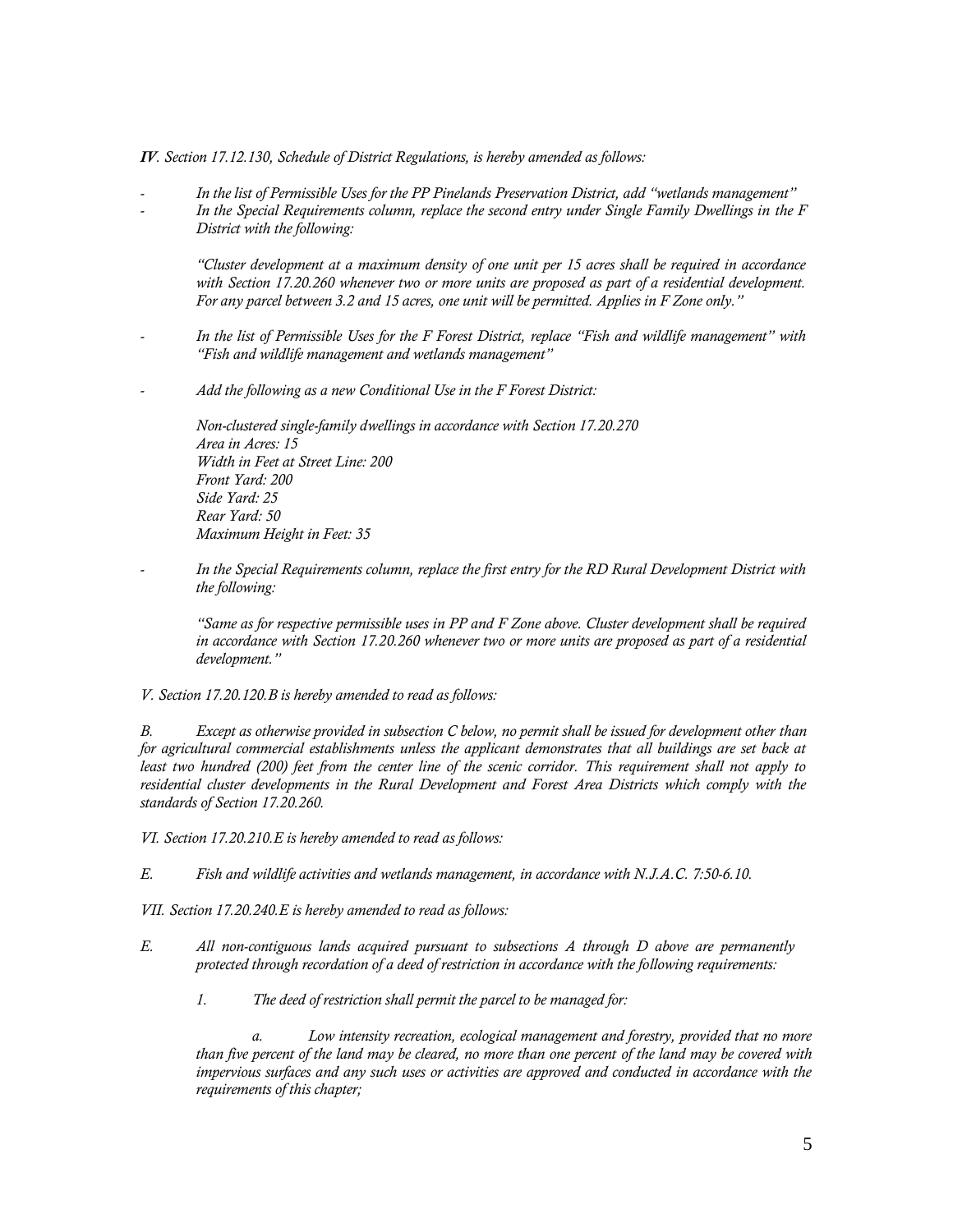- *b. Where agricultural use exists on a parcel proposed to be protected, the following standards shall apply:*
	- *i. For those agricultural uses in existence as of April 6, 2009, the deed of restriction may provide for the continuation of agricultural uses and the expansion of the area of agricultural use by up to 50 percent;*
	- *ii. For those agricultural uses established after April 6, 2009, the deed of restriction may provide for the continuation of agricultural uses, provided the agricultural use has been in existence for a period of at least five years prior to submission of an application for density transfer;*
	- *iii. For those agricultural uses established after April 6, 2009 which do not meet the standards of Subsection b.ii above, the deed of restriction shall permit the land to be managed only in accordance with Subsection a. above and shall not provide for continuation of any agricultural use on the parcel; and*
	- *iv. The deed of restriction to be recorded pursuant to Subsection b.i or ii above shall authorize agricultural uses and provide that impervious surface may not exceed that which currently exists or three percent, whichever is greater, unless a Resource Management System Plan has been prepared. Before these impervious surface limits may be exceeded, evidence of Pinelands Commission approval of the Resource Management System Plan shall be provided. If the deed of restriction is in favor of Burlington County or the State Agricultural Development Committee, evidence of their approval shall also be provided.*

*2. The deed of restriction shall be in favor of the parcel to be developed and the Township or another public agency or non-profit conservation organization. In all cases, such restriction shall be expressly enforceable by the Pinelands Commission. The deed restriction shall be in a form to be approved by the Township Solicitor and the Pinelands Commission.*

*VIII. Add the following as Sections 17.20.260 and 17.20.270 :* 

*17.20.260 Residential Cluster Development in the Forest and Rural Development Districts.*

*In the RD Rural Development and F Forest Districts, clustering of single-family detached dwellings shall be required whenever two or more units are proposed as part of a residential development. The following standards shall apply:* 

- *A. Permitted density:* 
	- *1. In the RD Rural Development District: one unit per 3.2 acres.*
	- *2. In the F Forest District: one unit per 15 acres.*
- *B. The number of residential lots permitted within the cluster shall be calculated on the basis of the size of the parcel of land and the density permitted in Subsection A. above, with a bonus applied as follows:*

| <b>Parcel Size</b> | <b>RD</b> Rural<br>Development<br><b>District</b> | <b>F</b> Forest<br><b>District</b> |
|--------------------|---------------------------------------------------|------------------------------------|
| $<$ 50 acres       |                                                   |                                    |
| 50-99.99 acres     | 10%                                               | 20%                                |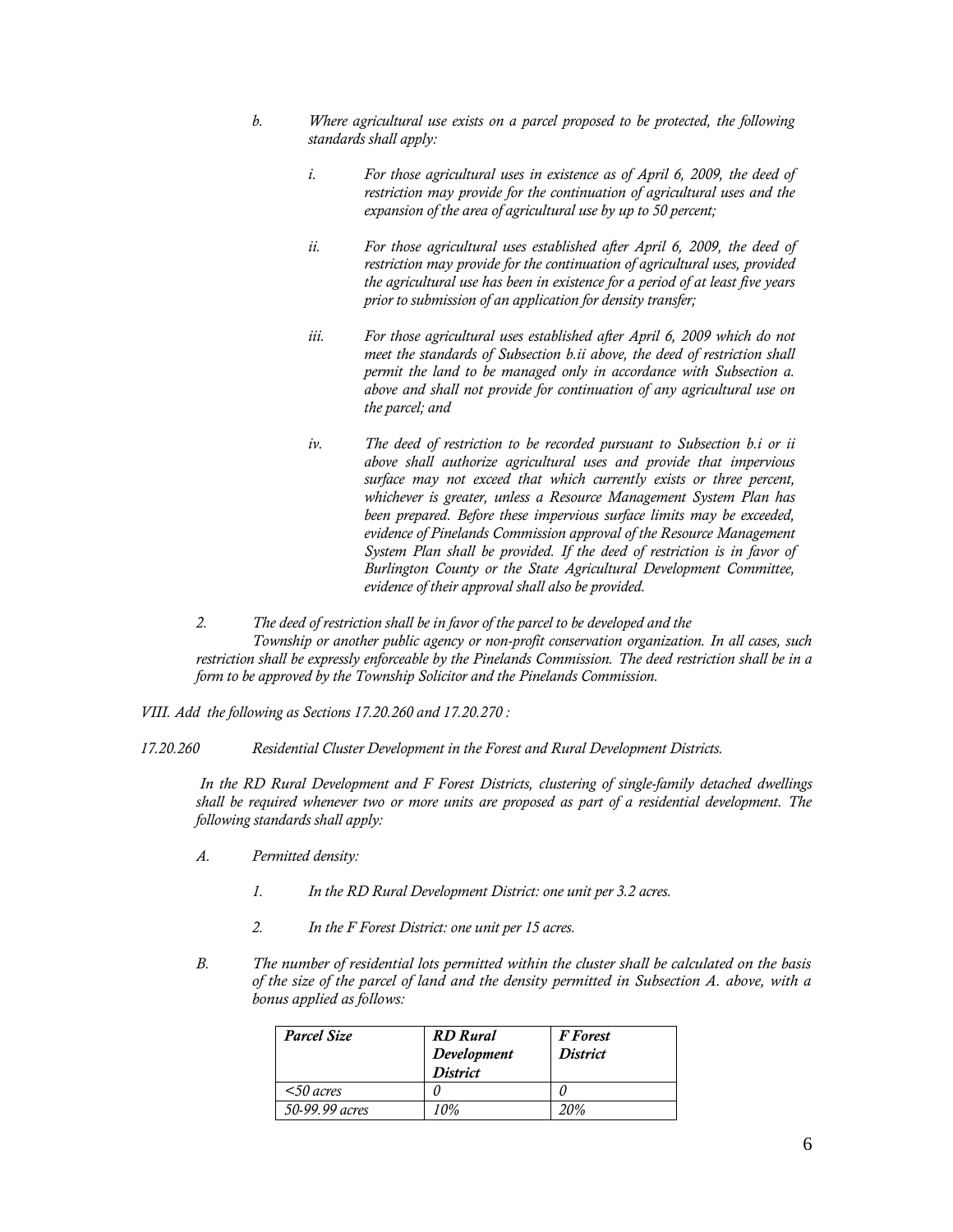| 100-149.99 acres | 15% | 25% |
|------------------|-----|-----|
| $\geq$ 150 acres | 20% | 30% |

- *C. The residential cluster shall be located on the parcel such that the development area:*
	- *1. Is located proximate to existing roads;*
	- *2. Is located proximate to existing developed sites on adjacent or nearby parcels;*
	- *3. Is or will be appropriately buffered from adjoining or nearby non-residential land uses; and*
	- *4. Conforms with the minimum environmental standards of N.J.A.C. 7:50-6.*
- *D. Development within the residential cluster shall be designed as follows:* 
	- *1. Residential lots shall be one acre in size but may be larger if dictated by unusual site conditions. In no case shall the average size of residential lots within a cluster exceed 1.1 acres;*
	- *2. The following minimum yard and building requirements shall apply:* 
		- *a. Lot width: 125 feet.*
		- *b. Front yard: 50 feet*
		- *c. Side Yard: 30 feet*
		- *d. Rear Yard: 50 feet*
		- *e. Maximum height: 35 feet*
	- *3. Individual on-site septic waste water treatment systems which are not intended to reduce the level of nitrate/nitrogen in the waste that comply with the standards of Section 17.20.190.B.4\_ may serve the lots within the cluster development area. However, in the event that existing agricultural uses will continue on the parcel in accordance with Subsection 5(b)[2] below, individual on-site septic waste water treatment systems shall comply with the standards of Sections 17.20.190.B.5 or 7. Community on-site waste water treatment systems serving two or more residential dwelling units which meet the standards of Sections 17.20.190.B.5 or 7 shall also be permitted;*
	- *4. The residential cluster development area shall include such land and facilities as are necessary to support the development, including wastewater facilities, stormwater management facilities and recreation amenities; and*
	- *5. Permitted recreation amenities may include playgrounds, tot lots, swimming pools, tennis courts and other such recreational facilities, which are solely for use by the residents of the cluster development. Recreational amenities shall not be limited to the foregoing so that the applicant may propose additional facilities. All such facilities shall be accessory to the residential cluster development. No advertising or commercial enterprise shall be permitted. In no case may such amenities occupy more than one-half acre of land or the equivalent of one acre of land for every 25 residential lots, whichever is greater.*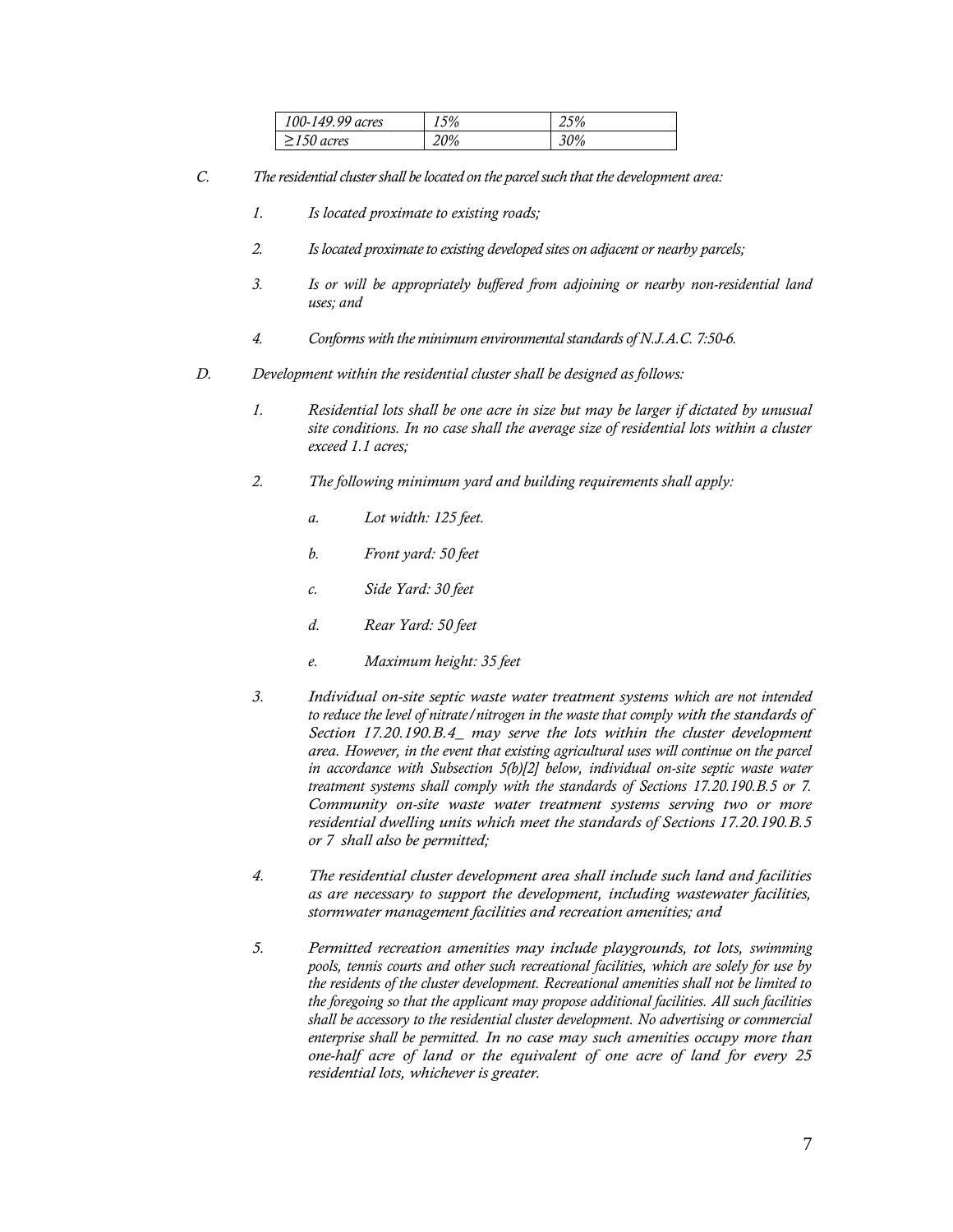- *E. The balance of the parcel located outside of the residential cluster development shall be owned and managed by a duly constituted homeowners' association, a non-profit conservation organization, Bass River Township or incorporated as part of one of the lots within the cluster development area.*
	- *1. All such land shall be permanently protected through recordation of a deed of conservation restriction. Such restriction shall be in favor of Bass River Township or another public agency or non-profit organization. In all cases, such restriction shall be expressly enforceable by the Pinelands Commission; and*
	- *2. The deed of restriction shall permit the parcel to be managed for:*

*a. Low intensity recreation, ecological management and forestry, provided that no more than five percent of the land may be cleared, no more than one percent of the land may be covered with impervious surfaces and any such uses or activities are approved and conducted in accordance with the requirements of this chapter; and*

*b. Where agricultural use exists on a parcel proposed for cluster development, the following standards shall apply:*

> *i. For those agricultural uses in existence as of April 6, 2009, the deed of restriction may provide for the continuation of agricultural uses and the expansion of the area of agricultural use by up to 50 percent;*

> *ii. For those agricultural uses established after April 6, 2009, the deed of restriction may provide for the continuation of agricultural uses, provided the agricultural use has been in existence for a period of at least five years prior to submission of an application for cluster development;*

- *iii. For those agricultural uses established after April 6, 2009 which do not meet the standards of Subsection b.ii above, the deed of restriction shall permit the land to be managed only in accordance with a. above and shall not provide for continuation of any agricultural use on the parcel;*
- *iv. The deed of restriction to be recorded pursuant to Subsections b.i or ii above shall authorize agricultural uses and provide that impervious surface may not exceed that which currently exists or three percent, whichever is greater, unless a Resource Management System Plan has been prepared. Before these impervious surface limits may be exceeded, evidence of Pinelands Commission approval of the Resource Management System Plan shall be provided. If the deed of restriction is in favor of Burlington County or the State Agricultural Development Committee, evidence of their approval shall also be provided; and*
- *v. For parcels which meet the standards of Subsections b.i or ii above, a provision shall be recorded in the deed for each residential lot within the cluster development area which acknowledges agricultural use of the protected land outside the cluster development area and recognizes the legal protections afforded to that use through the deed of restriction and any applicable statutes.*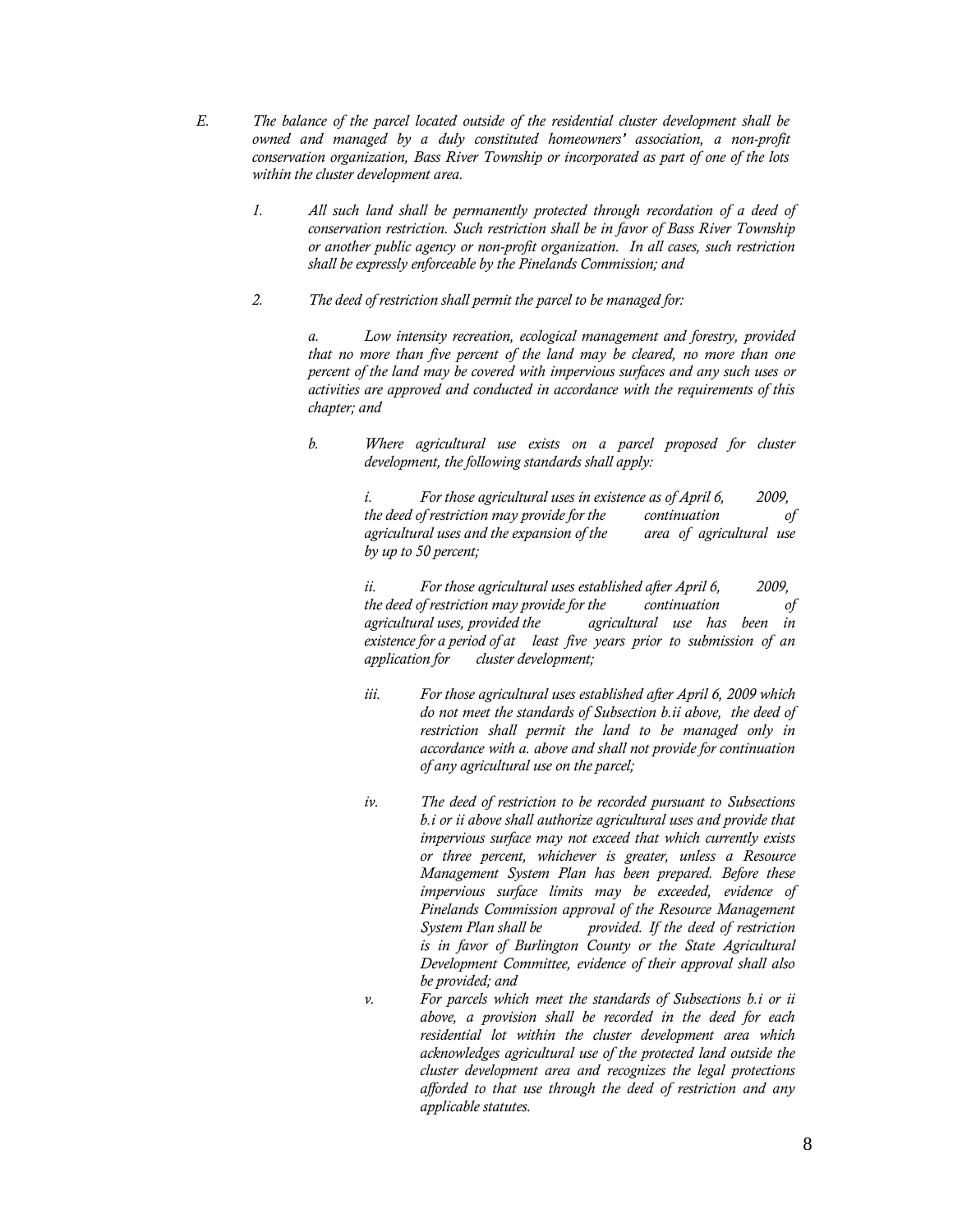*17.20.270 Non-clustered residential development in the Forest and Rural Development Area Districts*

*Single-family detached dwellings in which are not clustered in accordance with Section 17.20.260 may be permitted as a conditional use in the RD Rural Development and F Forest Districts, provided that:* 

- *A The Planning Board finds that:*
	- *1. Clustering of the proposed dwellings would be inconsistent with the minimum environmental standards set forth at N.J.A.C. 7:50-6; or*
	- *2. Clustering of the proposed dwellings would disrupt the contiguity of the forest ecosystem to a greater degree than non-clustered development.*
- *B. Minimum lot area requirements:* 
	- *1. In the RD Rural Development District: 3.2 acres.*
	- *2. In the F Forest District: 15 acres.*

*BE IT FURTHER ORDAINED that this ordinance shall take effect upon proper passage and in accordance with the law.*

#### *TOWNSHIP OF BASS RIVER Ordinance 2013-06*

### *AN ORDINANCE AMENDING TITLE 12, STREETS, SIDEWALKS AND PUBLIC PLACES, CHAPTER 12.08, TREES, OF THE TOWNSHIP OF BASS RIVER*

*BE IT ORDAINED by the Board of Commissioners of the Township of Bass River, County of Burlington, State of New Jersey, as follows:*

*I. PURPOSE: The purpose of this Ordinance is to amend Chapter 12.08, Trees, of the Township of Bass River in response to amendments to the Pinelands Comprehensive Management Plan related to forestry, March 1, 2010.*

*II. Section12.08.020 Definitions, is hereby amended by replacing or adding the following definitions:* 

*Artificial Regeneration - The establishment of tree cover through direct or supplemental seeding or planting.*

*Bedding – A silvicultural practice involving the preparation of land before planting in the form of small mounds so as to concentrate topsoil and elevate the root zone of seedlings above temporary standing water.*

*Broadcast Scarification - A silvicultural practice involving the dragging of cut trees or other objects across a parcel to remove or reduce above-ground shrub cover, debris, leaf litter and humus without disturbance to mineral soil horizons and associated roots.*

*Clearcutting - A silvicultural practice involving removal of an entire forest stand in one cutting for purposes of regeneration either obtained artificially, by natural seed or from advanced regeneration. Clearcutting typically results in the removal of all woody vegetation from a parcel in preparation for the establishment of new trees; however, some trees may be left on the parcel.*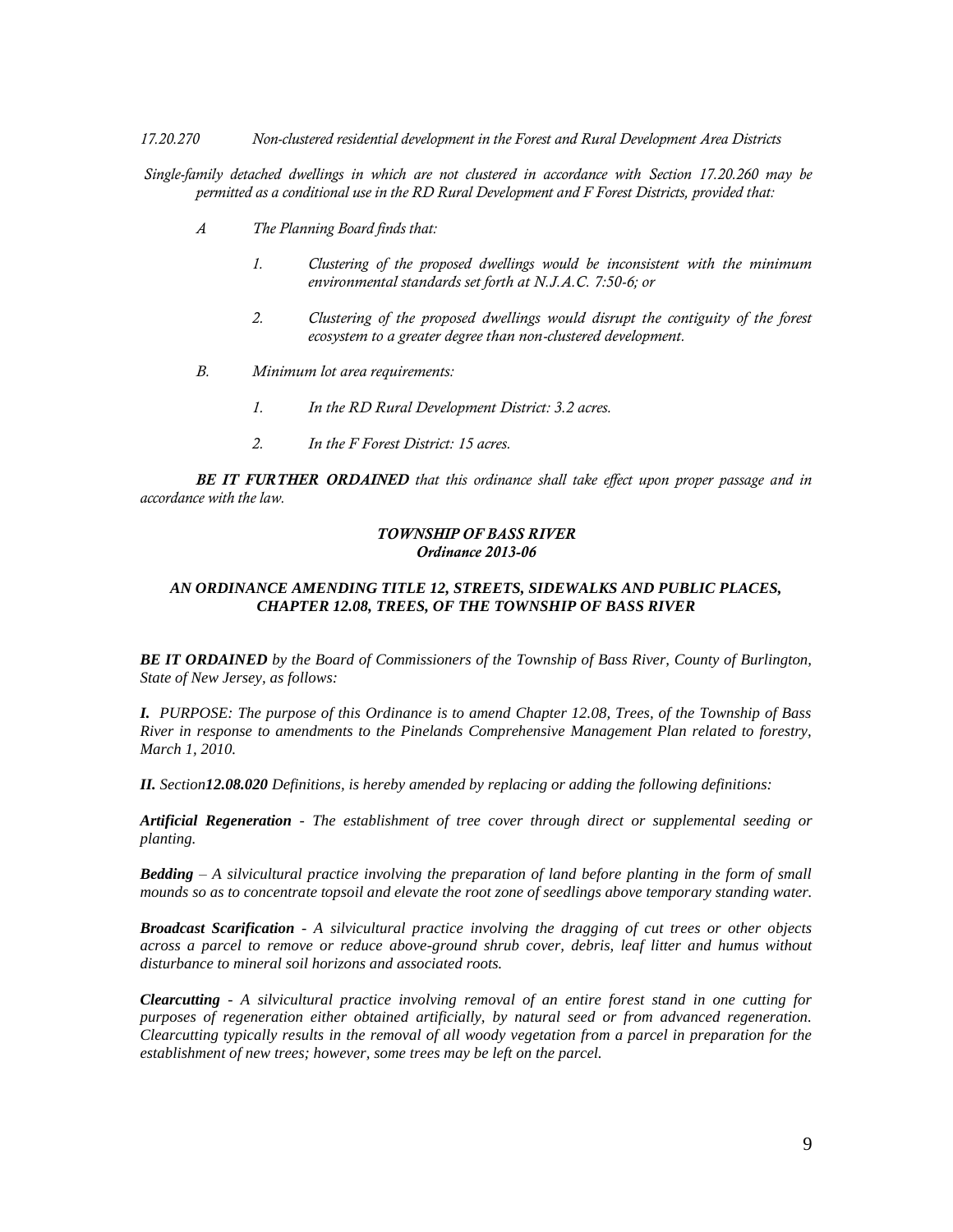*Coppicing - A silvicultural practice involving the production of forest stands from vegetative sprouting by the trees that are harvested (stump sprouts, root suckers, and naturally rooted layers). Coppicing typically involves short rotations with dense stands of short trees.* 

*Disking - A silvicultural practice involving the drawing of one or more heavy, round, concave, sharpened, freely rotating steel disks across a site for the purposes of cutting through soil and roots or cutting and turning a furrow over an area*

*Drum Chopping - A silvicultural practice involving the drawing of a large cylindrical drum with cutting blades mounted parallel to its axis across a site to break up slash, crush scrubby vegetation prior to burning or planting or to chop up and disturb the organic turf and roots in the upper foot of soil.*

*Forestry - The planting, cultivating and harvesting of trees for the production of wood products, including firewood or for forest health. It includes such practices as reforestation, site preparation and other silvicultural practices, including but not limited to artificial regeneration, bedding, broadcast scarification, clearcutting, coppicing, disking, drum chopping, group selection, individual selection, natural regeneration, root raking, seed tree cut, shelterwood cut and thinning. For purposes of this chapter, the following activities shall not be defined as forestry:*

*A. Removal of trees located on a parcel of land one acre or less on which a dwelling has been constructed;*

*B. Horticultural activities involving the planting, cultivating or harvesting of nursery stock or Christmas trees;*

*C. Removal of trees necessitated by the development of the parcel as otherwise authorized by this Chapter;*

- *D. Removal of trees necessary for the maintenance of utility or public rights-of-way;*
- *E. Removal or planting of trees for the personal use of the parcel owner; and*
- *F. Removal of trees for public safety.*

*Forest Stand - A uniform group of trees of similar species, composition, size, age and similar forest structure.*

*Group Selection - A silvicultural practice whereby a group of trees is periodically selected to be removed from a large area so that age and size classes of the reproduction are mixed.*

*Individual Selection - A silvicultural practice whereby single trees are periodically selected to be removed from a large area so that age and size classes of the reproduction are mixed.*

*Natural Regeneration - The establishment of a plant or plant age class from natural seeding, sprouting, suckering or layering.*

*Pinelands Native Forest Type – See N.J.A.C. 7:50-6.43.*

*Root Raking - A silvicultural practice involving the drawing of a set of tines, mounted on the front or trailed behind a tractor, over an area to thoroughly disturb tree and vegetation roots and/or to collect stumps and slash.*

*Seed Tree Cut - A silvicultural practice involving the removal of old forest stand in one cutting, except for a small number of trees left singly, in small groups or narrow strips, as a source of seed for natural regeneration.*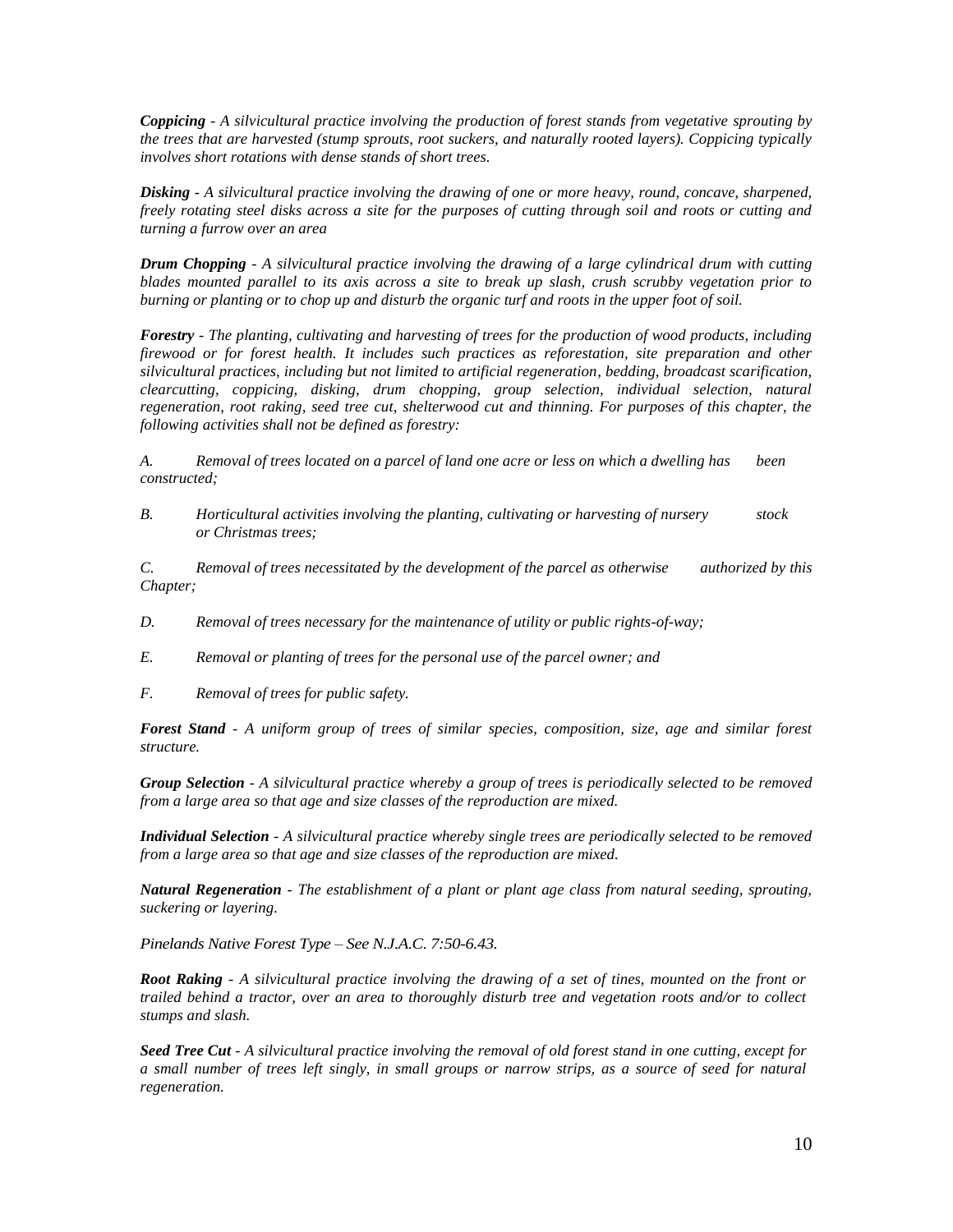*Shelterwood Cut - A silvicultural practice involving the establishment of a new, essentially even-aged forest stand from release, typically in a series of cuttings, of new trees started under the old forest stand. A shelterwood cut involves the establishment of the new forest stand before the old forest stand is removed.*

*Thinning - A silvicultural practice involving the removal of competing trees to favor certain species, sizes and qualities of trees.*

*III. Section 12.08.040, Forestry Application Requirements, is hereby replaced in its entirety with the following:*

*The information in A or B below shall be submitted to the Township Zoning Officer prior to the issuance of any forestry permit:*

- *A. For forestry activities on a parcel of land enrolled in the New Jersey Forest Stewardship Program, a copy of the approved New Jersey Forest Stewardship Plan. This document shall serve as evidence of the completion of an application with the Pinelands Commission as well as evidence that the activities are consistent with the standards of the Pinelands Comprehensive Management Plan. No certificate of filing from the Pinelands Commission shall be required.*
- *B. For all other forestry applications:* 
	- *1. The applicant's name and address and his interest in the subject parcel;*
	- *2. The owner's name and address, if different from the applicant's, and the owner's signed consent to the filing of the application;*
	- *3. The description, including block and lot designation and street address, if any, of the subject parcel;*
	- *4. A description of all existing uses of the subject parcel;*
	- *5. A brief written statement generally describing the proposed forestry operation;*
	- *6. A USGS Quadrangle map, or copy thereof, and a copy of the municipal tax map sheet on which the boundaries of the subject parcel, the Pinelands management area designation and the municipal zoning designation are shown;*
	- *7. A forestry management plan that includes, as appropriate:*
		- *a. A cover page for the plan containing:*
			- *i. The name, mailing address and telephone number of the owner of the subject parcel;*
			- *ii. The municipality and county in which the subject parcel is located;*
			- *iii. The block and lot designation and street address, if any, of the subject parcel;*
			- *iv. The name and address of the forester who prepared the plan, if not prepared by the owner of the subject parcel; and*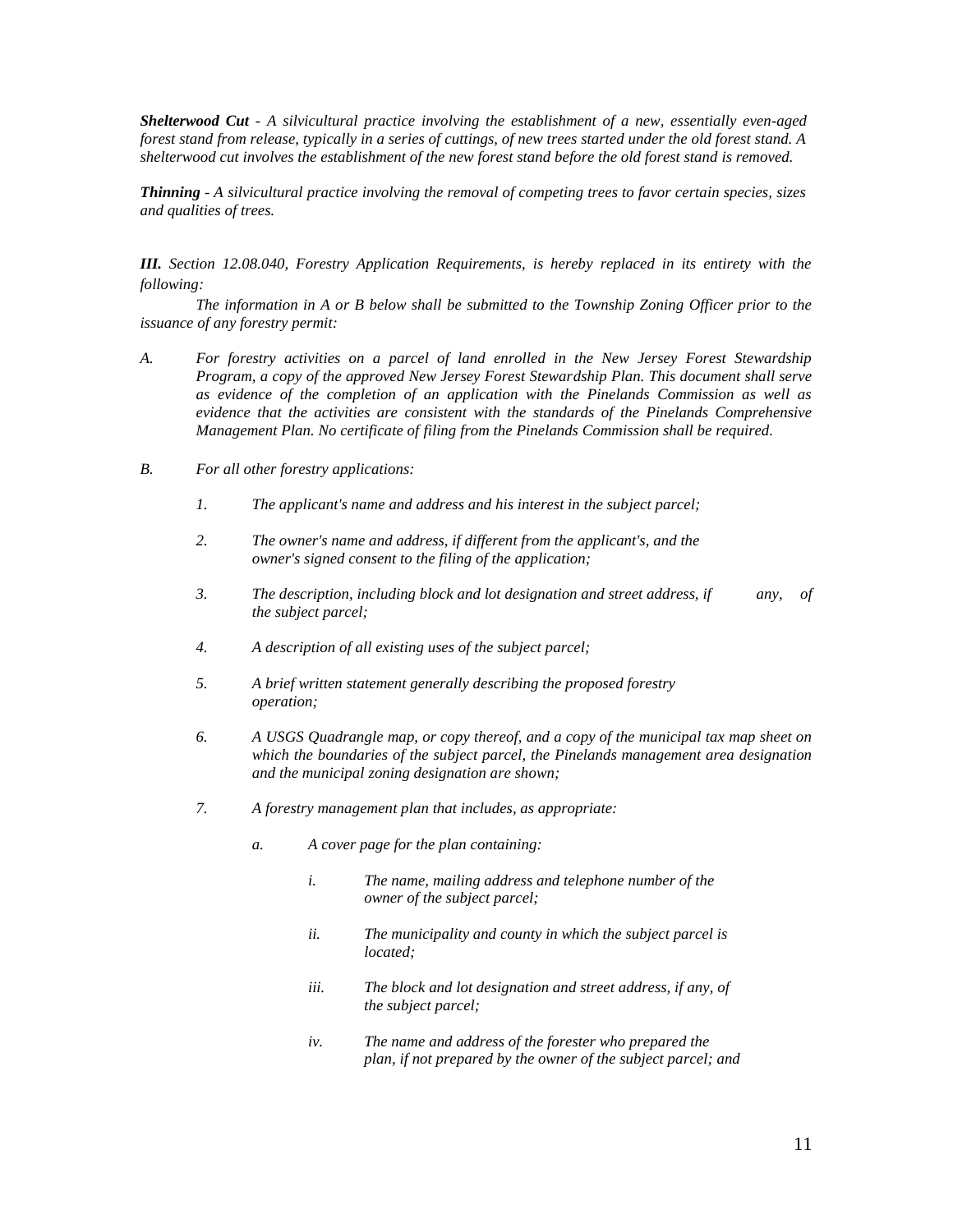- *v. The date the plan was prepared, subsequent revision dates and the period of time the plan is intended to cover;*
- *b. A clear and concise statement of the owner's objectives for undertaking the proposed forestry activities, including a description of the short- (five years) and long-term (20 years) objectives for all proposed silvicultural techniques that will be used to manage the parcel;*

*c. A description of the existing conditions of the subject parcel and of each forest stand in which a proposed activity, prescription or practice will occur. These stand descriptions shall include photographs of each stand taken at eye level showing the location of all Pinelands Native Forest Types, as identified at N.J.A.C. 7:50-*

*6.43, and shall be keyed to an activity map that shall include, as appropriate, the following information:*

- *i. The number of acres;*
- *ii. The general condition and quality of each stand;*
- *iii. The overall site quality, relative to the management goals and objectives identified in subsection B.7.b. above;*
- *iv. An inventory and map of Pinelands Native Forest Types with Native Forest Types broken into "stands," including information on type, size and volume by species;*
- *v. The age of representative trees;*
- *vi. The species composition, including overstory, understory, ground layer structure and composition;*
- *vii. The stand cohort composition;*
- *viii. The percent cover;*
- *ix. The basal area;*
- *x. The structure, including age classes, diameter breast height (DBH) classes and crown classes;*
- *xi. The condition and species composition of advanced regeneration when applicable;*
- *xii. A stocking table showing the stocking levels, growth rates and volume;*
- *xiii. Projections of intended future stand characteristics at 10-, 20-, and 40-year intervals;*
- *xiv. A description of the forestry activities, silvicultural prescriptions, management activities and practices proposed during the permit period and the acreage proposed for each activity. These may include, but are not necessarily limited to, a description of:*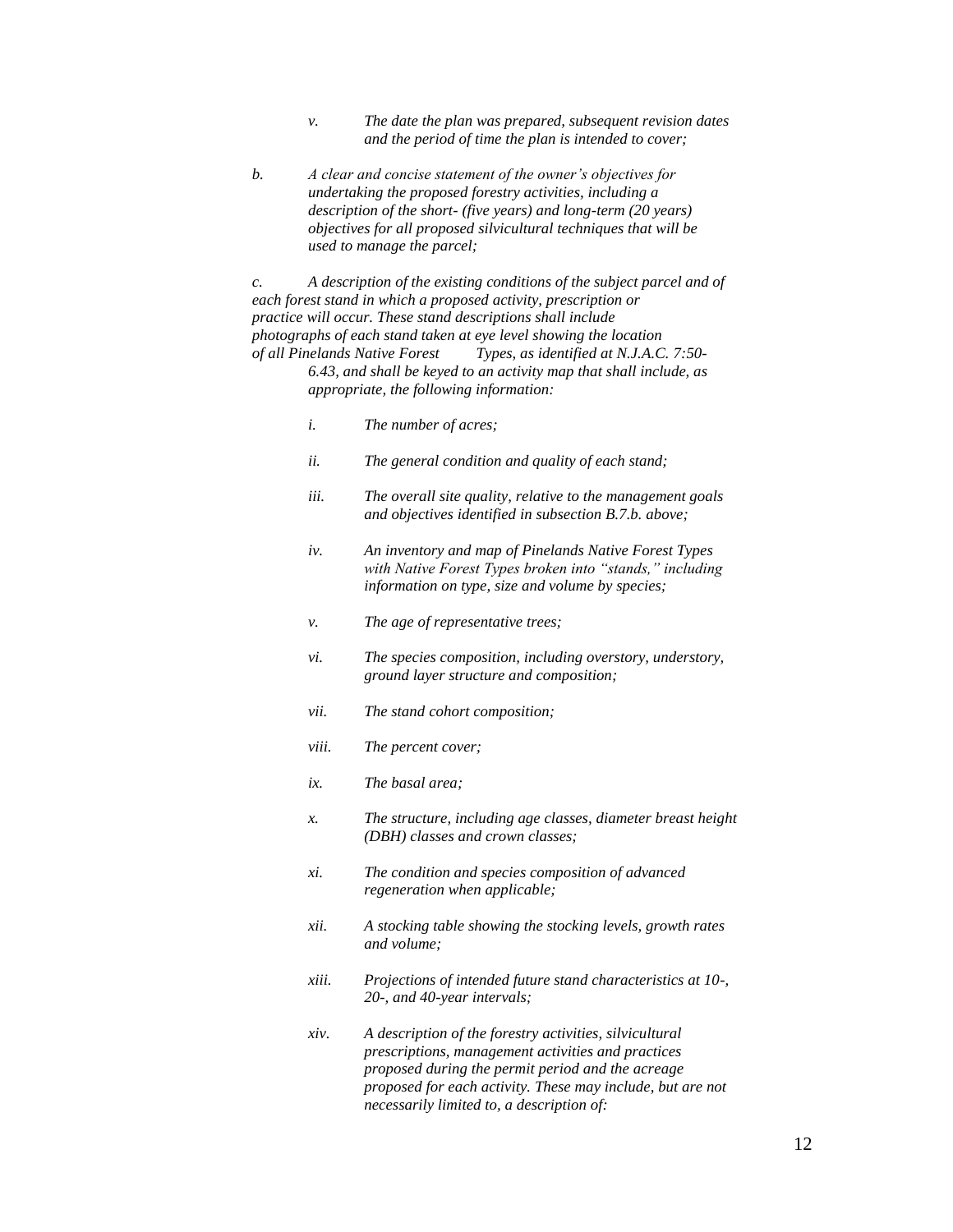- *[A] Stand improvement practices;*
- *[B] Site preparation practices;*
- *[C] Harvesting practices;*
- *[D] Regeneration and reforestation practices;*
- *[E] Improvements, including road construction, stream crossings, landings, loading areas and skid trails;*
- *[F] Herbicide treatments;*
- *[G] Silvicultural treatment alternatives;*
- *[H] If planting will occur to accomplish reforestation, the application shall include seed sources records, if such records are available;*
- *[I] Implementation instructions; and*
- *[J] Measures that will be taken to prevent the potential spread of exotic plant species or Phragmites into wetlands; and*
- *xv. A description, if appropriate, of the forest products to be harvested, including volume expressed in cords and board feet; diameter breast height (DBH) classes and average diameter; age; heights; and number of trees per acre; and*
- *d. A map of the entire parcel which includes the following:*
	- *i. The owner's name, address and the date the map was prepared;*
	- *ii. An arrow designating the north direction;*

*iii. A scale which is not smaller than one inch equals 2,000 feet or larger than one inch equals 400 feet;*

*iv. The location of all property lines;*

*v. A delineation of the physical features such as roads, streams and structures;*

- *vi. The identification of soil types (a separate map may be used for this purpose);*
- *vii. A map inset showing the location of the parcel in relation to the local area;*
- *viii. Clear location of the area and acreage in which each proposed activity, prescription or practice will occur. If shown on other than the property map, the map or maps shall note the scale, which shall not be smaller than one*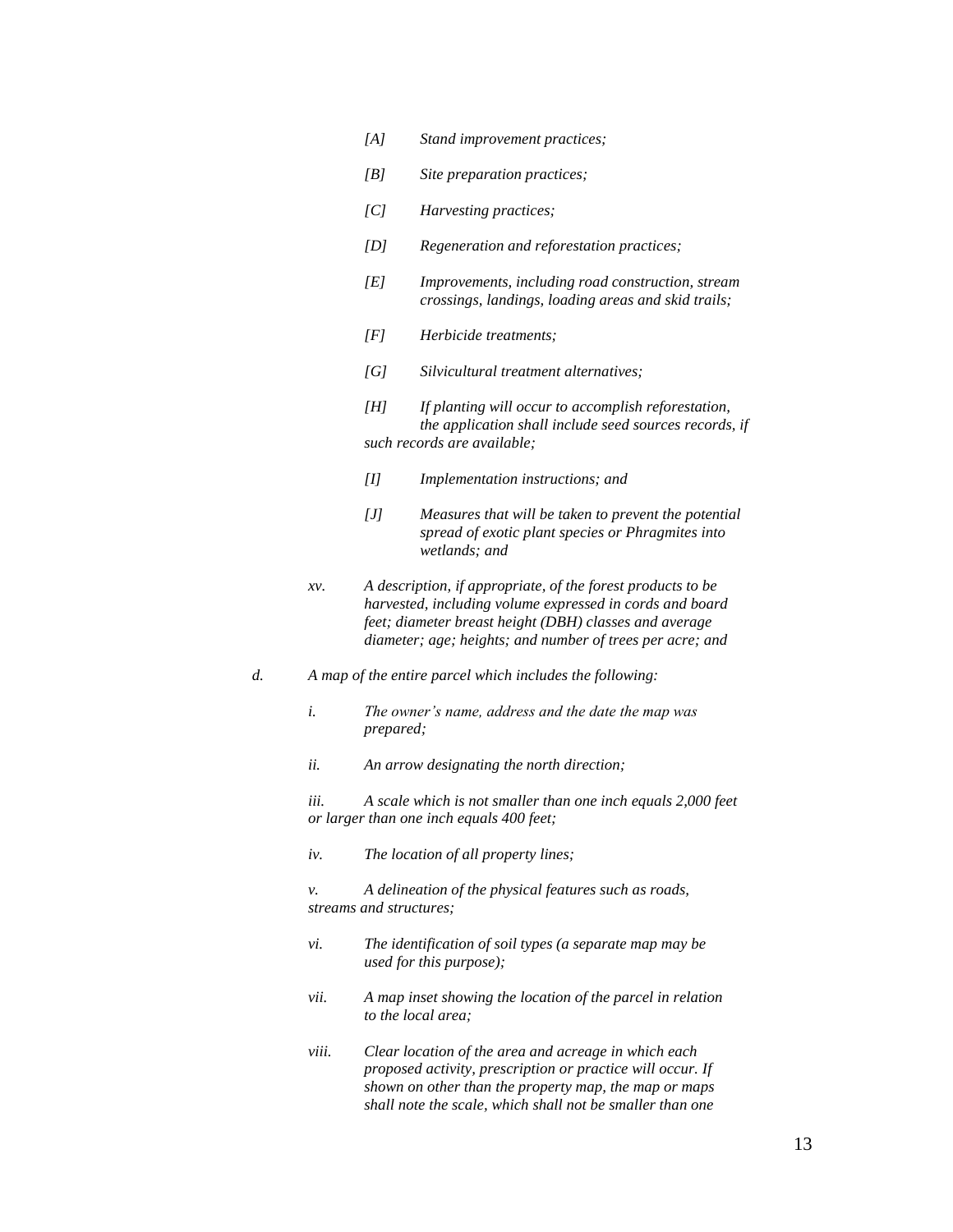*inch equals 2,000 feet or larger than one inch equals 400 feet, and shall be appropriately keyed to the property map; and*

- *ix. A legend defining the symbols appearing on the map.*
- *8. A letter from the Office of Natural Lands Management identifying any threatened or endangered plants or animals reported on or in the immediate vicinity of the parcel and a detailed description by the applicant of the measures proposed to meet the standards set forth in N.J.A.C. 7:50-6.27 and 6.33;*

*9. A cultural resource survey documenting cultural resources on those portions of the parcel where ground disturbance due to site preparation or road construction will occur and a detailed description of the measures proposed by the applicant to treat those cultural resources in accordance with N.J.A.C. 7:50-6.156;*

- *10. A statement identifying the type, location and frequency of any proposed herbicide treatments and how such treatments will comply with the standards set forth in Section 12.08.050.I.2;*
- *11. A statement identifying the specific steps to be taken to ensure that trees or areas to be harvested are properly identified so as to ensure that only those trees intended for harvesting are harvested;*
- *12. Written comments from the New Jersey State Forester concerning the extent to which the proposed forestry activities are consistent with the guidelines provided in the New Jersey Forestry and Wetlands Best Management Practices Manual developed by the New Jersey Department of Environmental Protection, dated October 1995, as amended. Any such comments which indicate that the proposed activities are not consistent with said Manual must be addressed by the applicant in terms of their potential impact on the standards set forth in Section 12.08.050 below;*
- *13. A Certificate of Filing from the Pinelands Commission issued pursuant to N.J.A.C. 7:50- 4.34; and*
- *14. When prior approval for the forestry activities has been granted by the Zoning Officer or other Township approval agency, a letter from the Pinelands Commission indicating that the prior approval has been reviewed pursuant to Section 17.32.110 through 130 of the Zoning Ordinance.*

*IV. Section 12.08.050, Forestry Standards, is hereby replaced in its entirety with the following: Forestry operations shall be approved only if the applicant can demonstrate that the standards set forth below are met:* 

- *A. All forestry activities shall serve to maintain Pinelands native forest types, including those which are locally characteristic, except in those stands where other forest types exist;*
- *B. Any newly developed access to lands proposed for harvesting shall avoid wetland areas except as absolutely necessary to harvest wetlands species or to otherwise gain access to a harvesting site;*
- *C. The following actions shall be required to encourage the establishment, restoration or regeneration of Atlantic White Cedar in cedar and hardwood swamps:*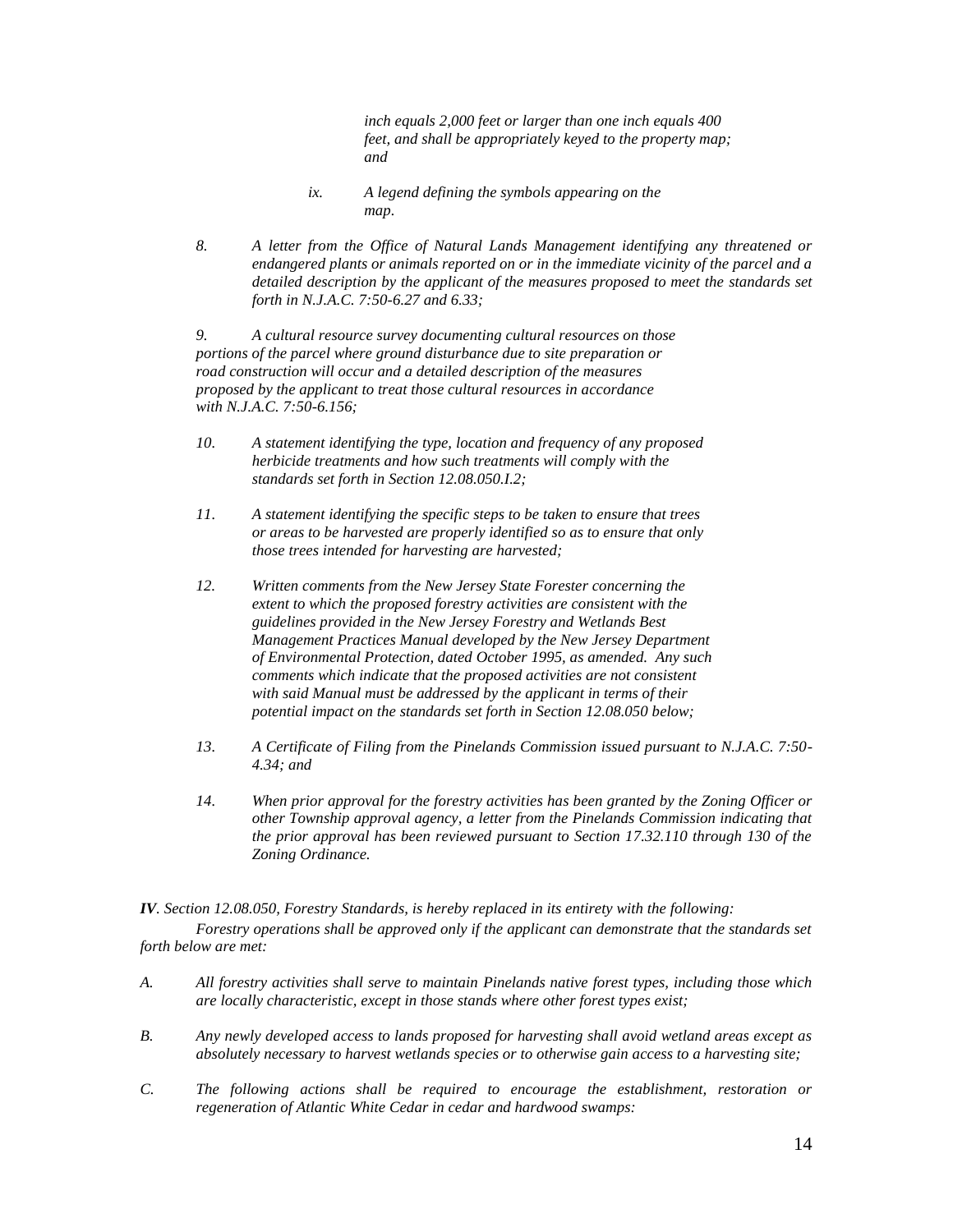- *1. Clearcutting cedar and managing slash;*
- *2. Controlling competition by other plant species;*
- *3. Utilizing fencing and other retardants, where necessary, to protect cedar from overbrowsing;*
- *4. Utilizing existing streams as cutting boundaries, where practical;*
- *5. Harvesting during dry periods or when the ground is frozen; and*
- *6. Utilizing the least intrusive harvesting techniques, including the use of winches, corduroy roads and helicopters, where practical.*
- *D. All forestry activities and practices shall be designed and carried out so as to comply with the standards set forth at N.J.A.C. 7:50-6.27 and 6.33. The species accounts provided in the "Recommended Forestry Management Practices Report," Appendix I - Endangered Animals,*  dated March 2006, as amended and supplemented and available at the principal office of the *Commission or a[t www.nj.gov/pinelands,](http://www.nj.gov/pinelands) may be utilized as a guide for meeting these standards;*
- *E. All forestry activities and practices shall be designed and carried out so as to comply with the standards for the land application of waste set forth in N.J.A.C. 7:50-6.79, except as expressly authorized in this section;*
- *F. All forestry activities and practices shall be designed and carried out so as to comply with the standards for the protection of historic, archaeological and cultural resources set forth in N.J.A.C. 7:50-6.156;*
- *G. A vegetated streamside management zone shall be maintained or established adjacent to streams, ponds, lakes and marshes, except that no streamside management zone shall be required when Atlantic White Cedar is proposed to be harvested, established, restored or regenerated. The streamside management zone shall be at least 25 feet in width. Where soils are severely erodible, slopes exceed 10 percent or streamside vegetation is not vigorous, the streamside management zone shall be increased up to a maximum of 70 feet to buffer the water body from adjacent forestry activities;*
- *H. Stream crossings, access roads, timber harvesting, skid trails, log decks, portable sawmill sites, site preparation, and reforestation shall be designed and carried out so as to:*
	- *1. Minimize changes to surface and ground water hydrology;*
	- *2. Minimize changes to temperature and other existing surface water quality and conditions;*
	- *3. Prevent unnecessary soil erosion, siltation and sedimentation; and*
	- *4. Minimize unnecessary disturbances to aquatic and forest habitats.*
- *I. The following standards shall apply to silvicultural practices for site preparation, either before or after harvesting:* 
	- *1. In areas with slopes of greater than 10 percent, an undisturbed buffer strip of at least 25 feet in width shall be maintained along roads during site preparation to catch soil particles;*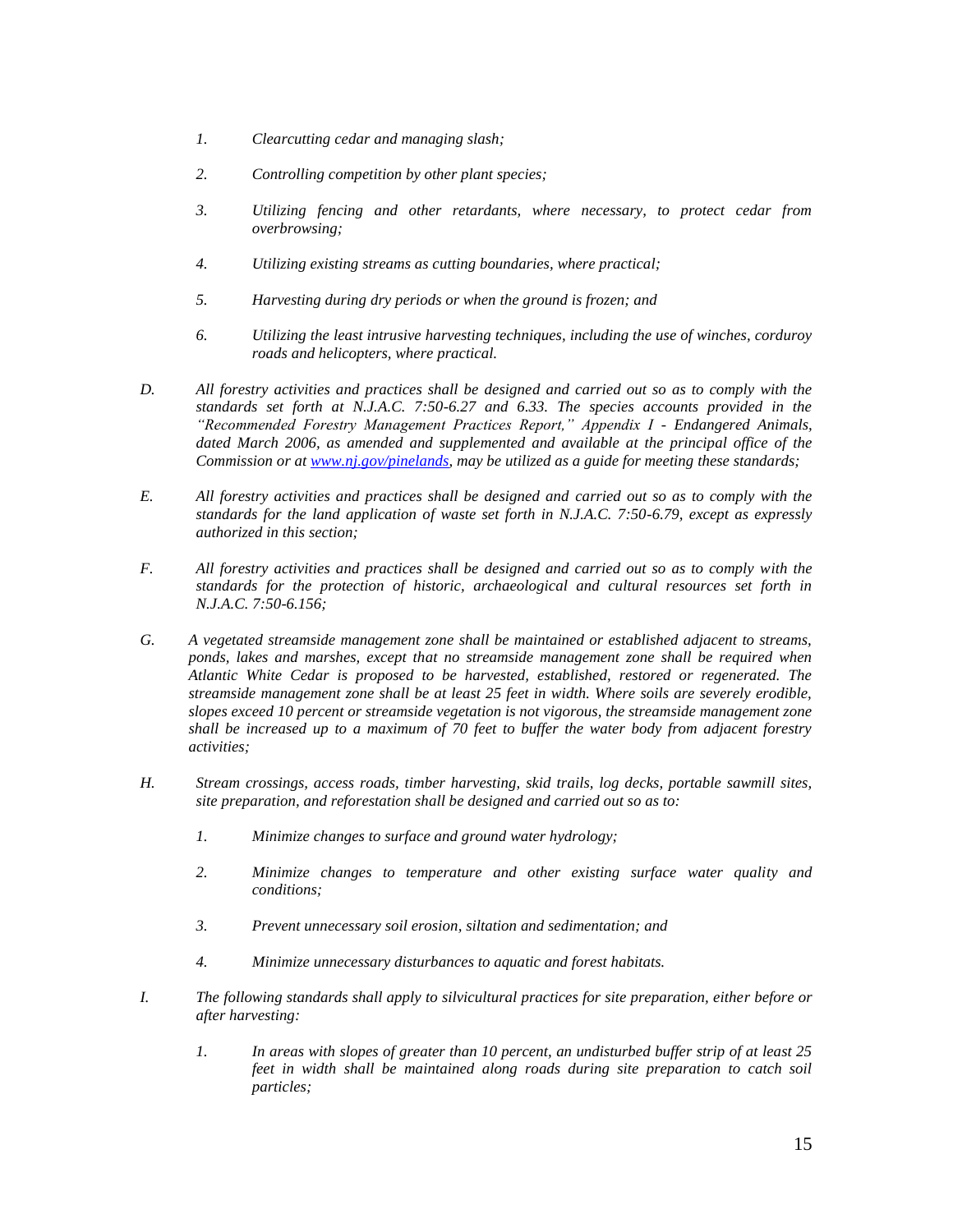- *2. Herbicide treatments shall be permitted, provided that:*
	- *a. The proposed treatment is identified in the forestry application submitted pursuant to Section 12.08.040.B.10 above;*
	- *b. Control of competitive plant species is clearly necessary;*
	- *c. Control of competitive plant species by other, non-chemical means is not practical;*
	- *d. All chemicals shall be expressly labeled for forestry use and shall be used and mixed in a manner that is consistent with relevant State and Federal requirements; and*
	- *e. In Pine-Shrub Oak Native Forest Types, herbicide treatments shall only be permitted as a method to temporarily suppress shrub-oak understory in order to facilitate pine regeneration. All such herbicide treatments shall be applied in a targeted manner so that there will be no significant reduction in tree or shruboak re-sprouting outside those areas subject to the herbicide treatment;*
- *3. Broadcast scarification and mechanical weeding shall be permitted in all Pinelands Native Forest Types;*
- *4. Disking shall be permitted, provided that:*
	- *a. It shall not be permitted in Pine Plains Native Forest Types;*
	- *b. Disking shall only be permitted in Pine-Shrub Oak Native Forest Types as a method to temporarily suppress shrub-oak understory in order to facilitate pine regeneration, and shall be limited as follows:*
		- *i. Disking may occur one time during the first year of the establishment of a stand to assure the successful growth of pine seedlings and may be repeated one time during the second year of the growth of the stand only in areas where pine seedling establishment has not successfully occurred; and*
		- *ii. Only single-pass disking, which penetrates the soil no deeper than six inches, shall be permitted.*
	- *c. It shall not occur in wetlands, except as may be necessary to establish, restore or regenerate Atlantic White Cedar. When so used, disking shall be limited to shrub-dominated parcels and recently abandoned agricultural lands; and*
	- *d. It shall follow land contours when slopes are discernible;*
- *.) Root raking shall be permitted, provided that:*
	- *a. It shall not be permitted in Pine-Shrub Oak Native Forest Types or Pine Plains Native Forest Types;*
	- *b. When used to establish, restore or regenerate Atlantic White Cedar, root raking shall be limited to shrub-dominated parcels and recently abandoned agricultural lands; and*
	- *c. Root raking debris shall not be piled in wetlands;*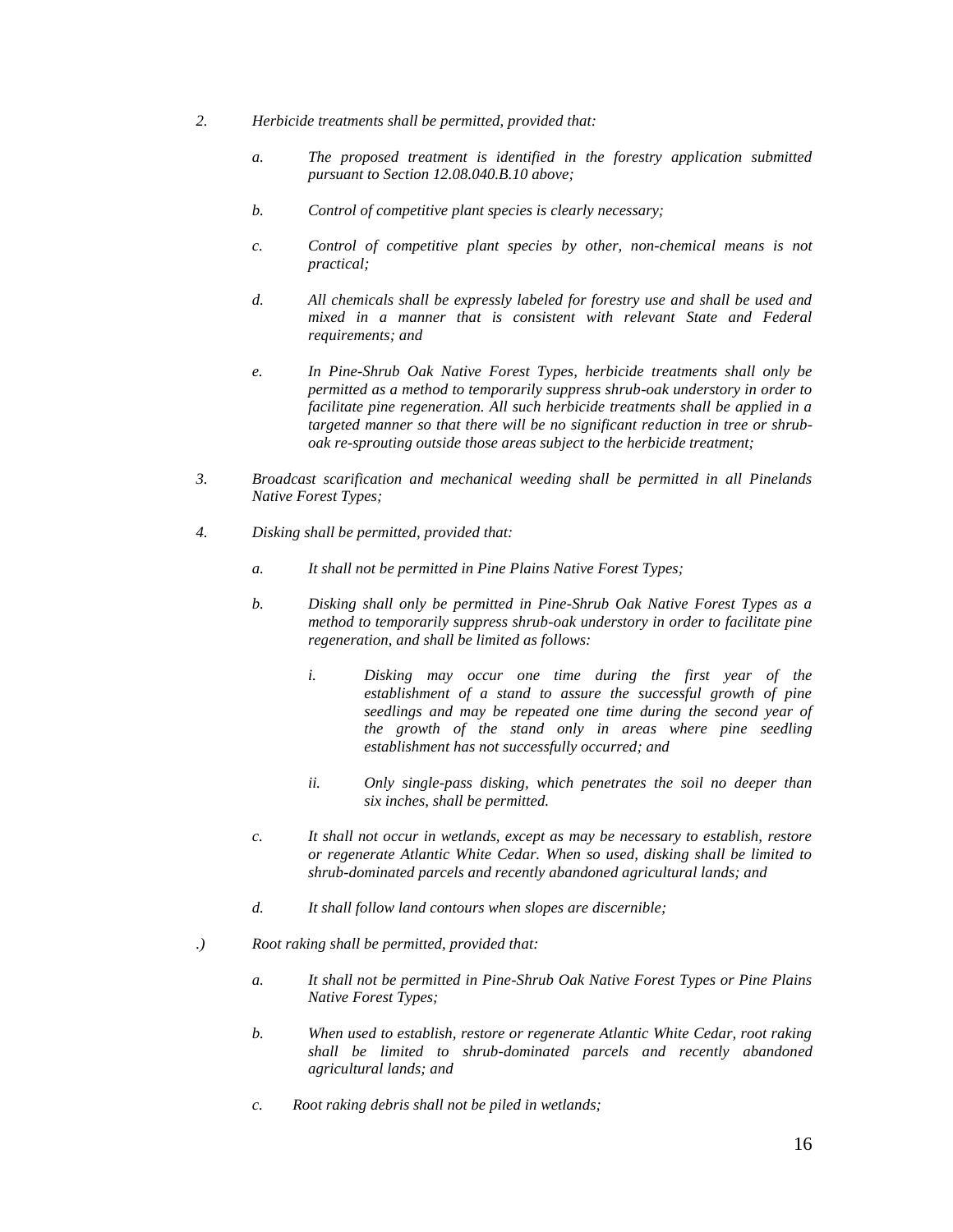- *6. Bedding shall be permitted only in recently abandoned, cultivated wetlands where there are no established Pinelands Native Forest Types; and*
- *7. Drum chopping shall be permitted, provided that:*
	- *a. It shall not be permitted in Pine Plains Native Forest Types except to create road shoulder fuelbreaks, which shall be limited to 25 feet in width, or to create scattered early successional habitats under two acres in size;*
	- *.) It shall not be permitted in wetlands, except as may be necessary to establish, restore or regenerate Atlantic White Cedar. When so used, drum chopping shall be limited to shrub-dominated parcels and recently abandoned agricultural lands; and*
	- *c. It shall adhere to the following procedures:*
		- *i. No more than two passes shall be permitted except to create scattered early successional habitats under two acres in size;*
		- *ii. Drums shall remain unfilled when used during the dormant season;*
		- *iii. Chop up and down the slope on a parcel so the depressions made by the cleats and chopper blades run parallel to the contour of the land to help reduce the occurrence of channeled surface erosion;*
		- *iv. Chop so the depressions made by the cleats and chopper blades run parallel to a wetland or water body; and*
		- *vi. Avoid short-radius, 180-degree turns at the end of each straight pass.*
- *J. The following standards shall apply to silvicultural practices for harvesting:*
	- *1. Clearcutting shall be permitted, provided that:*
		- *a. It shall not be permitted in Pine Plains Native Forest Types;*
		- *b. It shall be limited to 300 acres or five percent of a parcel, whichever is greater, during any permit period;*
		- *c. A 50-foot-wide buffer strip, in which only periodic pruning and thinning may occur, shall be maintained between any clearcut and the parcel boundaries;*
		- *d. A buffer strip, in which only periodic pruning and thinning may occur, shall also be maintained to separate each 25-acre or larger clearcut from other 25 acre or larger clearcuts, coppice cuts and seed tree cuts that occur within a 15 year period. The buffer strip separating two 25-acre harvests shall be 50 feet in width and, for a larger harvest, shall increase in width by one foot for each acre of that harvest above 25, to a maximum of 300 feet in width;*
		- *e. Where present on a parcel, a minimum of 18 dead snags per acre of at least 10*  inches diameter breast height (DBH) and six feet in height shall be left on the *parcel for a minimum of five years; and*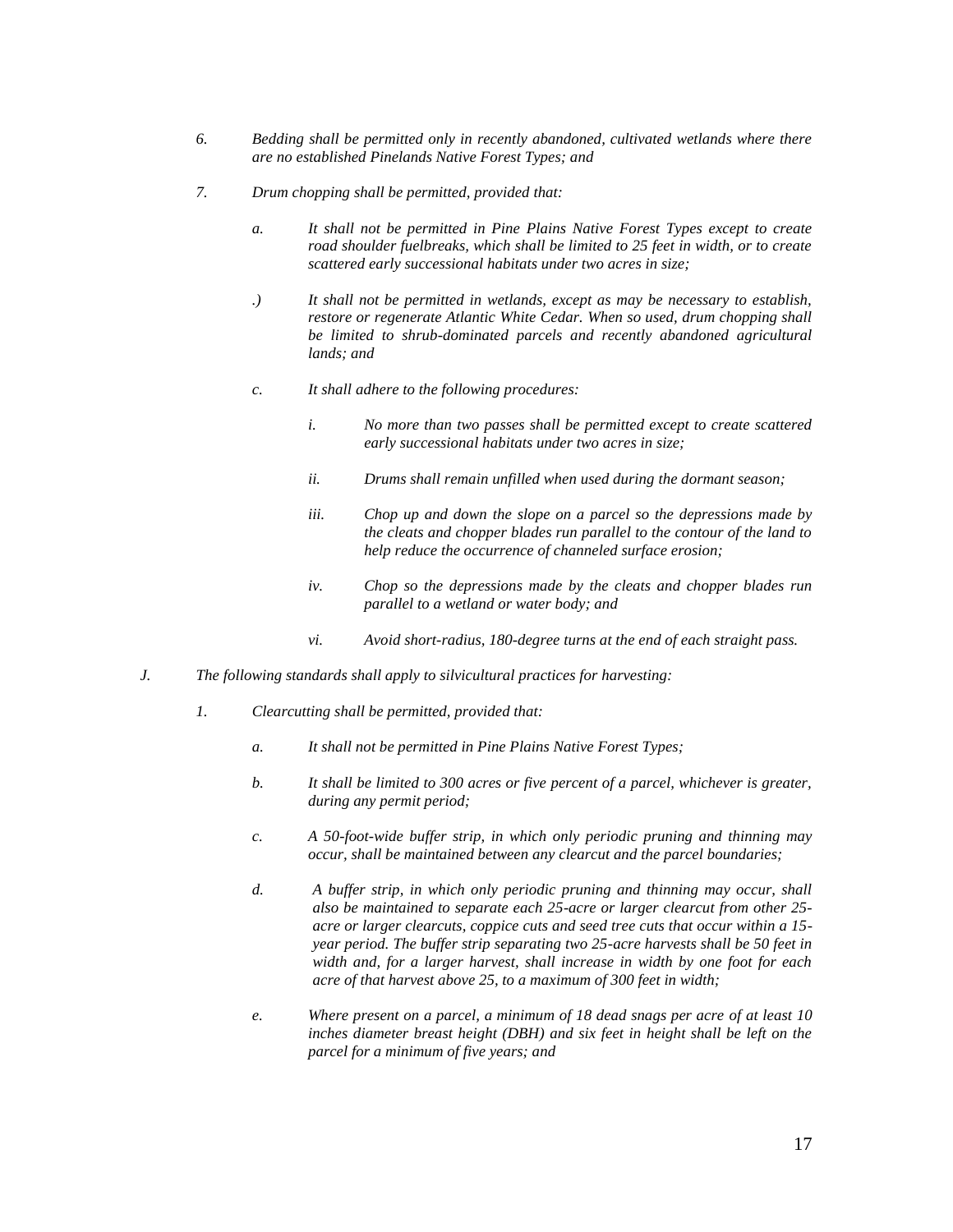- *f. The area of the parcel subject to the clearcut shall have contoured edges unless the boundary of the clearcut serves as a firebreak in which case straight edges may be used;*
- *2. Coppicing shall be permitted in all Pinelands Native Forest Types, provided that:*
	- *a. It shall be limited to 500 acres in size or 10 percent of a parcel, whichever is greater, during any permit period;*
	- *b. A 50-foot-wide buffer strip, in which only periodic pruning and thinning may occur, shall be maintained between any coppice cut and the parcel boundaries;*
	- *c. A buffer strip, in which only periodic pruning and thinning may occur, shall also be maintained to separate each 25-acre or larger coppice cut from other 25 acre or larger clearcuts, coppice cuts and seed tree cuts that occur within a 15 year period. The buffer strip separating two 25-acre harvests shall be 50 feet in width and, for a larger harvest, shall increase in width by one foot for each acre of that harvest above 25, to a maximum of 300 feet in width;*
	- *d. Where present on a parcel, a minimum of 18 dead snags per acre of at least 10*  inches DBH and six feet in height shall be left on the parcel for a minimum of *five years; and*
	- *e. The area of the parcel subject to the coppice cut shall have contoured edges unless the boundary of the coppice cut serves as a firebreak in which case straight edges may be used;*
- *3. Seed tree cutting shall be permitted in all Pinelands Native Forest Types, provided that:*
	- *a. It shall be limited to 500 acres in size or 10 percent of a parcel, whichever is greater, during any permit period;*
	- *b. A 50-foot-wide buffer strip, in which only periodic pruning and thinning may occur, shall be maintained between any seed tree cut and the parcel boundaries;*
	- *c. A buffer strip, in which only periodic pruning and thinning may occur, shall also be maintained to separate each 25-acre or larger seed tree cut from other 25 acre or larger clearcuts, coppice cuts and seed tree cuts that occur within a 15 year period. The buffer strip separating two 25-acre harvests shall be 50 feet in width and, for a larger harvest, shall increase in width by one foot for each acre of that harvest above 25, to a maximum of 300 feet in width;*
	- *d. Where present on a parcel, a minimum of 18 dead snags per acre of at least 10*  inches DBH and six feet in height shall be left on the parcel for a minimum of *five years;*
	- *e. The area of the parcel subject to the seed tree cut shall have contoured edges unless the boundary of the seed tree cut serves as a firebreak in which case straight edges may be used;*
	- *f. Dominant residual seed trees shall be retained at a distribution of at least seven trees per acre; and*
	- *g. Residual seed trees shall be distributed evenly throughout the parcel; and*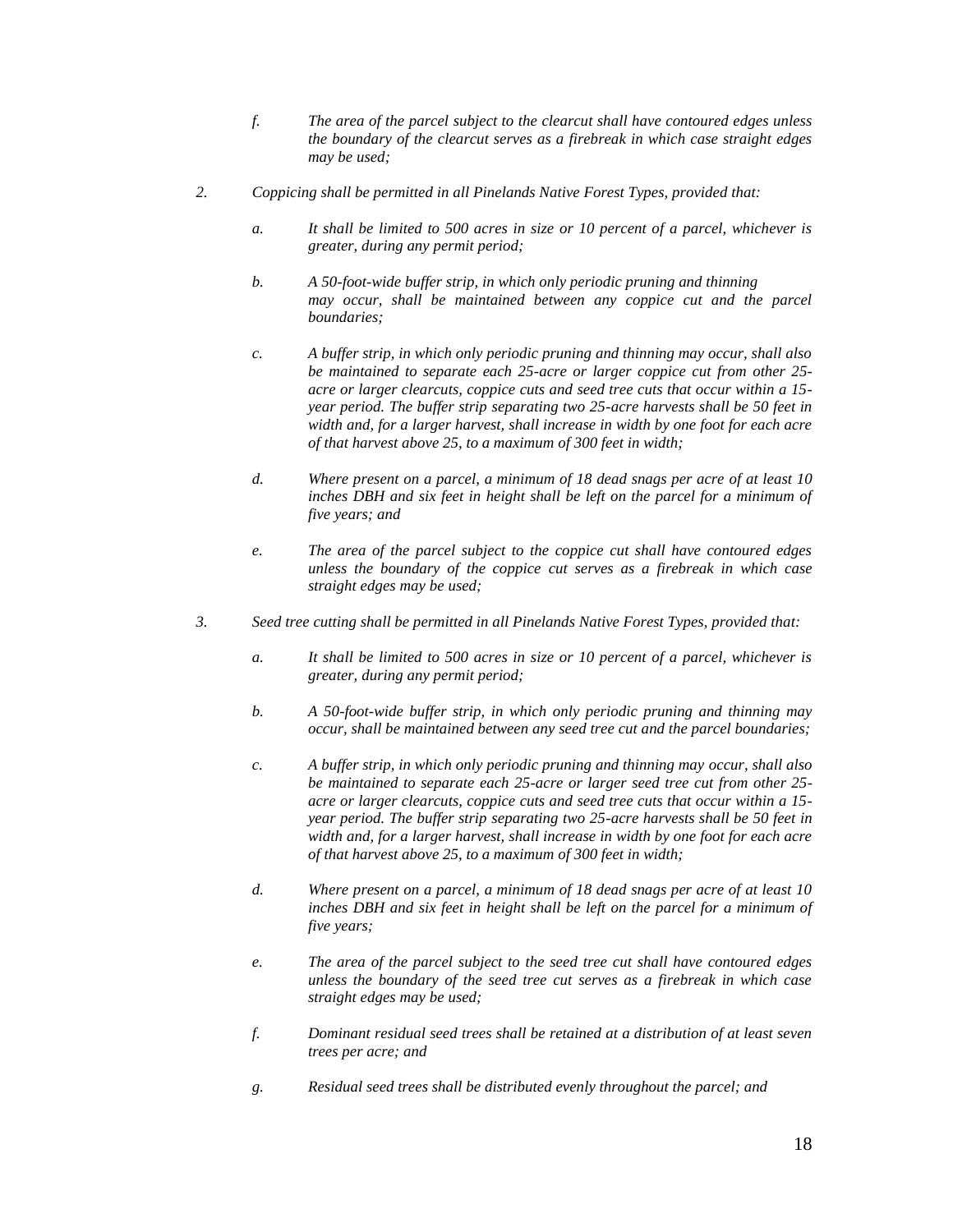- *4. Shelterwood cutting, group selection and individual selection shall be permitted in all Pinelands Native Forest Types.*
- *K. The following standards shall apply to silvicultural practices for forest regeneration:*
	- *1. Natural regeneration shall be permitted in all Pinelands Native Forest Types and shall be required in the Pine Plains Native Forest Type, except as provided in subsection K(2) below; and*
	- *2. Artificial regeneration shall be permitted in all Pinelands Native Forest Types provided that:*
		- *a. The use of non-native cuttings, seedlings or seeds shall not be permitted;*
		- *b. The use of hybrid cuttings, seedlings or seeds shall be permitted if it can be demonstrated that the cutting is from a locally native, naturally occurring hybrid which will be planted within its natural range and habitat;*
		- *c. Cuttings, seedlings or seeds shall be collected and utilized so as to ensure genetic diversity; and*
		- *d. When used in Pine Plains Native Forest Types, artificial regeneration shall only be permitted to restore drastically disturbed sites if seeds or seedlings from the immediate vicinity have been collected from local, genetically similar sources.*
- *L. Following site preparation and harvesting activities, slash shall either be retained in piles on the parcel, distributed throughout the parcel, removed from the parcel or burned.*
- *M. Thinning shall be permitted in all Pinelands Native Forest Types, including that which serves to maintain an understory of native plants and/or manage stand composition, density, growth and spatial heterogeneity.*
- *N. A copy of the approved municipal forestry permit shall be conspicuously posted on the parcel which is the site of the forestry activity.*

*BE IT FURTHER ORDAINED that this ordinance shall take effect upon proper passage and in accordance with the law.*

# **RESOLUTION 2013-60**

# SELF-EXAMINATION OF BUDGET RESOLUTION [as required by DCA]

The motion was made by Mayor Cope, seconded by Commissioner Bourguignon to approve Resolution 2013-60. Votes: Cope–Yes, Capriglione-Yes, Bourguignon-Yes. All in favor and Resolutions 2013-60 was hereby approved.

> *RESOLUTION 2013-60 SELF-EXAMINATION OF BUDGET RESOLUTION [as required by DCA]*

*WHEREAS, N.J.S.A. 40A:4-78b has authorized the Local Finance Board to adopt rules that permit municipalities in sound fiscal condition to assume the responsibility,*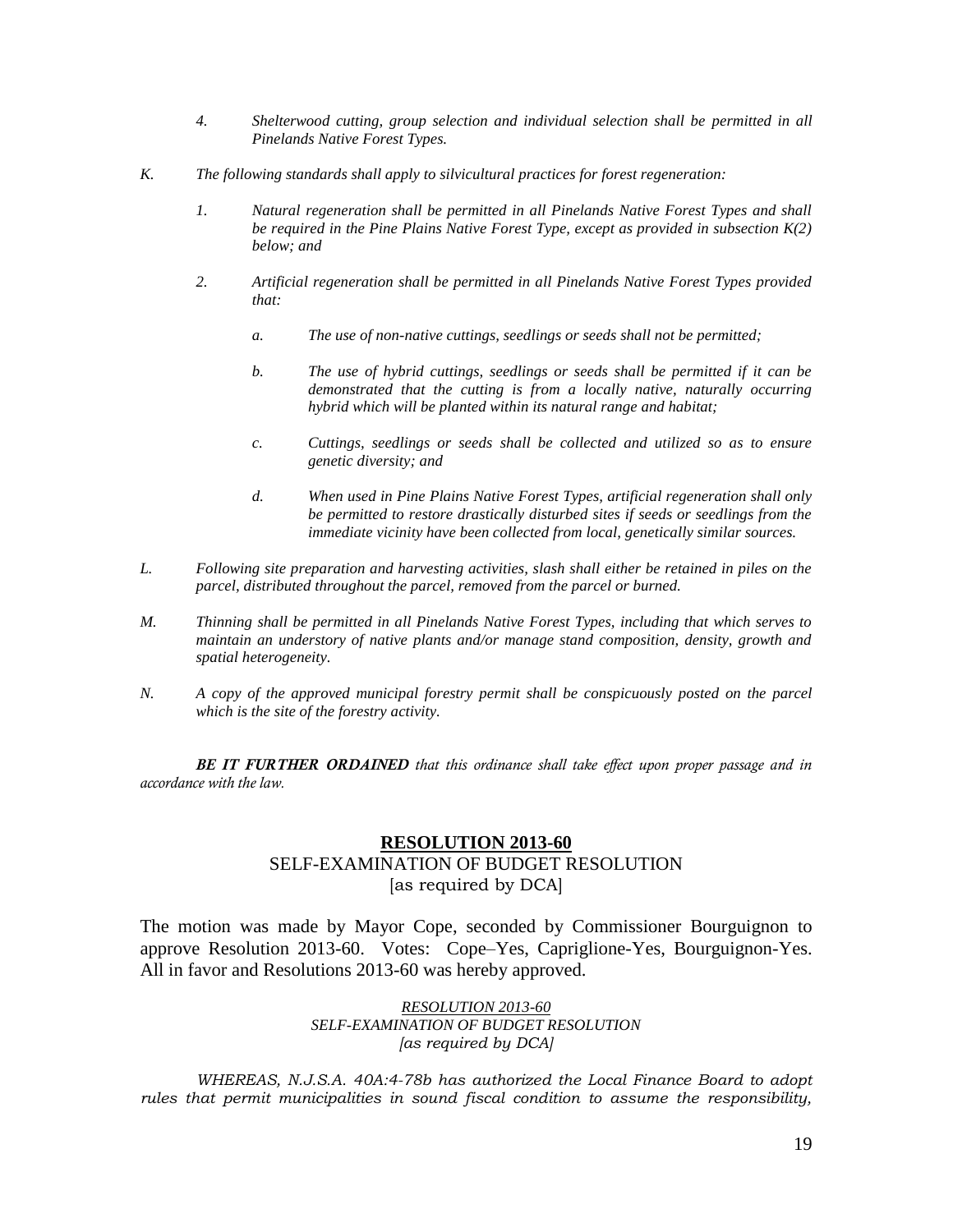*normally granted to the Director of the Division of Local Government Services, of conducting the annual budget examination; and*

*WHEREAS, N.J.A.C. 5:30-7 was adopted by the Local Finance Board on February 11, 1997; and*

*WHEREAS, pursuant to N.J.A.C. 5:30-7.2 through 7.5, the Township of Bass River has been declared eligible to participate in the program by the Division of Local government Services, and the Chief Financial officer has determined that the local government meets the necessary conditions to participate in the program for the 2013 budget year.*

*NOW THEREFORE BE IT RESOLVED by the governing body of the Township of Bass River that in accordance with N.J.A.C. 5:30-7.6a & 7.6b and based upon the Chief Financial Officer's certification, the governing body has found the budget has met the following requirements:*

*1. That with reference to the following items, the amounts have been calculated pursuant to law and appropriated as such in the budget:*

- *a. Payment of interest and debt redemption charges*
- *b. Deferred charges and statutory expenditures*
- *c. Cash deficit of preceding year*
- *d. Reserve for uncollected taxes*
- *e. Other reserves and non-disbursement items*
- *f. Any inclusions of amounts required for school purposes.*

*2. That the provisions relating to limitation on increases of appropriations pursuant to N.J.S.A. 40A:4-45.2 and appropriations for exceptions to limits on appropriations found at N.J.S.A. 40A:4-45.3 et seq., are fully met (complies with CAP law).*

*3. That the budget is in such form, arrangement, and content as required by the Local Budget Law and N.J.A.C. 5:30-4 and 5:30-5.*

- *4. That pursuant to the Local Budget Law:*
	- *a. All estimates of revenue are reasonable, accurate and correctly stated,*
	- *b. Items of appropriation are properly set forth*
	- *c. In itemization, form, arrangement and content, the budget will permit the exercise of the comptroller function within the municipality.*

*5. The budget and associated amendments have been introduced and publicly advertised in accordance with the relevant provisions of the Local Budget Law, except that failure to meet the deadlines of N.J.S.A. 40A:4-5 shall not prevent such certification.*

*6. That all other applicable statutory requirements have been fulfilled.*

*BE IT FURTHER RESOLVED that a copy of this resolution will be forwarded to the Director of the Division of Local Government Services upon adoption.*

### *TOWNSHIP OF BASS RIVER*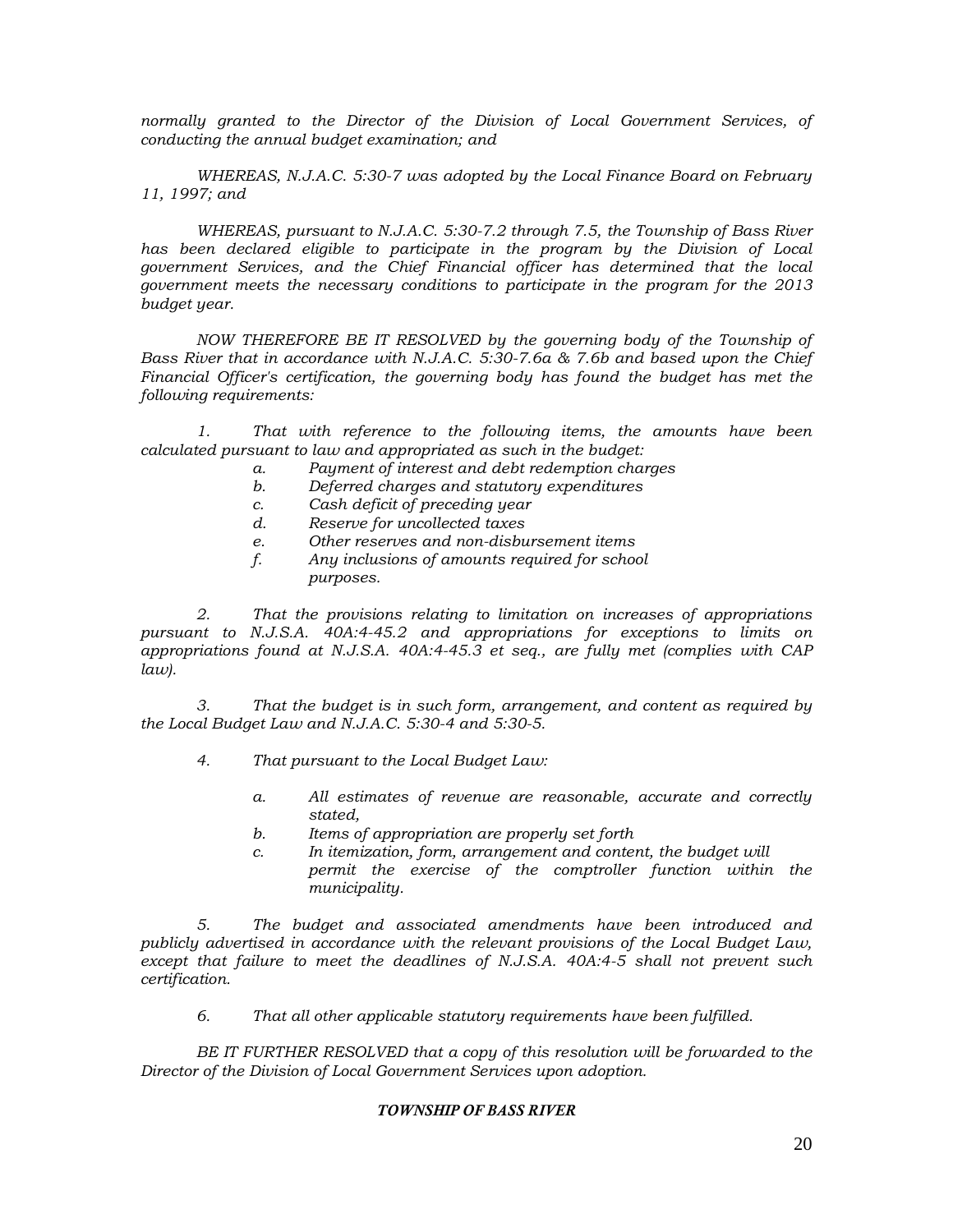#### *Ordinance 2013-07*

### *AN ORDINANCE AMENDING TITLE 17, ZONING, CHAPTER 17.20.190, WATER QUALITY, OF THE TOWNSHIP OF BASS RIVER*

*BE IT ORDAINED by the Board of Commissioners of the Township of Bass River, County of Burlington, State of New Jersey, as follows:*

*I. PURPOSE: The purpose of this Ordinance is to amend Chapter 17.20.190, Water Quality, of the Township of Bass River in response to amendments to the Pinelands Comprehensive Management Plan.*

*II. Section 17.20.190, is hereby amended by replacing or adding the following:*

*A. All development permitted under this title shall be designed and carried out so that the quality of surface and groundwater shall be protected. Except as specifically authorized in this section, no development which degrades surface or groundwater quality for which establishes new point sources of pollution shall be permitted.*

*B. The following point and nonpoint sources may be developed and operated in the Pinelands:*

- *1. Development of new or the expansion of existing commercial, industrial and waste water treatment facilities, or the development of new or the expansion of existing non-point sources, except those specifically regulated in subsections b. through f. below, provided that:*
	- *a. There will be no direct discharge into any surface water body;*
	- *b. All discharges from the facility or use are of a quality and quantity such that groundwater exiting from the parcel of land or entering a surface body of water will not exceed two parts per million nitrate/nitrogen;*
	- *c. All public wastewater treatment facilities are designed to accept and treat septage; and*
	- *d. All storage facilities, including ponds or lagoons, are lined to prevent leakage into groundwater.*
- *2. Development of new wastewater treatment or collection facilities which are designed to improve the level of nitrate/nitrogen attenuation of more than one existing on-site wastewater treatment or collection system where a public health problem has been identified, may be exempted from the standards of subsection (B)(1)(b) of this section provided that:*
	- *a. There will be no direct discharge into any surface water body;*
	- *b. The facility is designed only to accommodate wastewater from existing residential, commercial, and industrial development;*
	- *c.* Adherence to subsection  $(B)(1)(b)$  of this section cannot be achieved due to *limiting site conditions or that the costs to comply with the standard will result in excessive user fees; and*
	- *d. The design level of nitrate/nitrogen attenuation is the maximum possible within the cost limitations imposed by such user fee guidelines but in no case shall groundwater exiting from the parcel or entering a surface body of water exceed*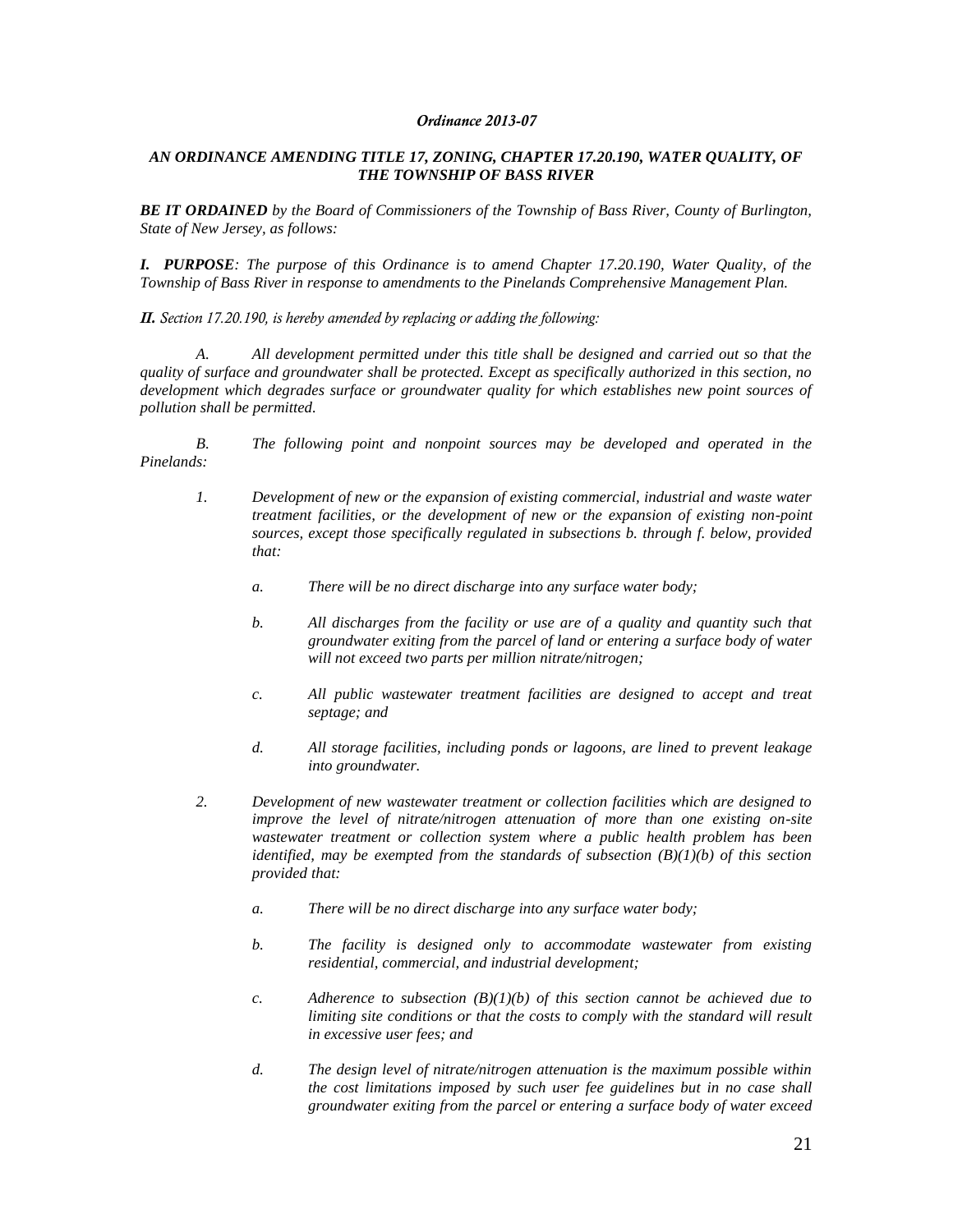*five (5) parts per million nitrate/nitrogen.*

- *3. Improvements to existing commercial, industrial, and wastewater treatment facilities which discharge directly into surface waters provided that:*
	- *a. There is no practical alternative available that would adhere to the standards of subsection (B)(1)(a) of this section;*
	- *b. There is no increase in the existing approved capacity of the facility; and*
	- *c. All discharges from the facility into surface water are such that the nitrate/nitrogen levels of the surface waters at the discharge point do not exceed two parts per million. In the event that nitrate/nitrogen levels in the surface waters immediately upstream of the discharge point exceed two parts per million, the discharge shall not exceed two parts per million nitrate/nitrogen.*
- *4. Individual on-site septic wastewater treatment systems which are not intended to reduce the level of nitrate/nitrogen in the wastewater, provided that:*
	- *a. The proposed development to be served by the system is otherwise permitted pursuant to the provisions of this title;*
	- *b. The design of the system and its discharge point, and the size of the entire contiguous parcel on which the system or systems is located will ensure that ground water existing from the entire contiguous parcel or entering a surface body of water will not exceed two (2) parts per million nitrate/nitrogen, calculated pursuant to the Pinelands dilution model dated December 1993, as amended, subject to the provisions of subsection 4.c. below. The entire contiguous parcel may include any contiguous lands to be dedicated as open space as part of the proposed development but may not include previously dedicated road rights-of-way or any contiguous land that have been deed restricted pursuant to Sections 17.20.240 or 17.08.060;*
	- *c. Only contiguous lands within the same zoning district and Pinelands management area as the proposed system or systems may be utilized for septic dilution purposes, except for the development of an individual single family dwelling on a lot existing as of January 14, 1981, nonresidential development on a lot of five (5) acres or less existing as of January 14, 1981, or cluster development in accordance with N.J.A.C. 7:50-5.19;*
	- *d. The depth to seasonal high water table is at least five (5) feet;*
	- *e. Any potable water well will be drilled and cased to a depth of at least 100 feet, unless the well penetrates an impermeable clay aquiclude, in which case the well shall be cased to at least fifty (50) feet;*
	- *f. The system will be maintained and inspected in accordance with the requirements of subsection C of this section;*
	- *g. The technology to be used has been approved by the New Jersey Department of Environmental Protection; and*
	- *h. Flow values for nonresidential development shall be determined based on the*  values contained in N.J.A.C. 7:9A-7.4, as amended, except that the number of employees may not be utilized in calculating flow values for office uses. In the *event that N.J.A.C. 7:9A-7.4 does not provide flow values for a specific use, but*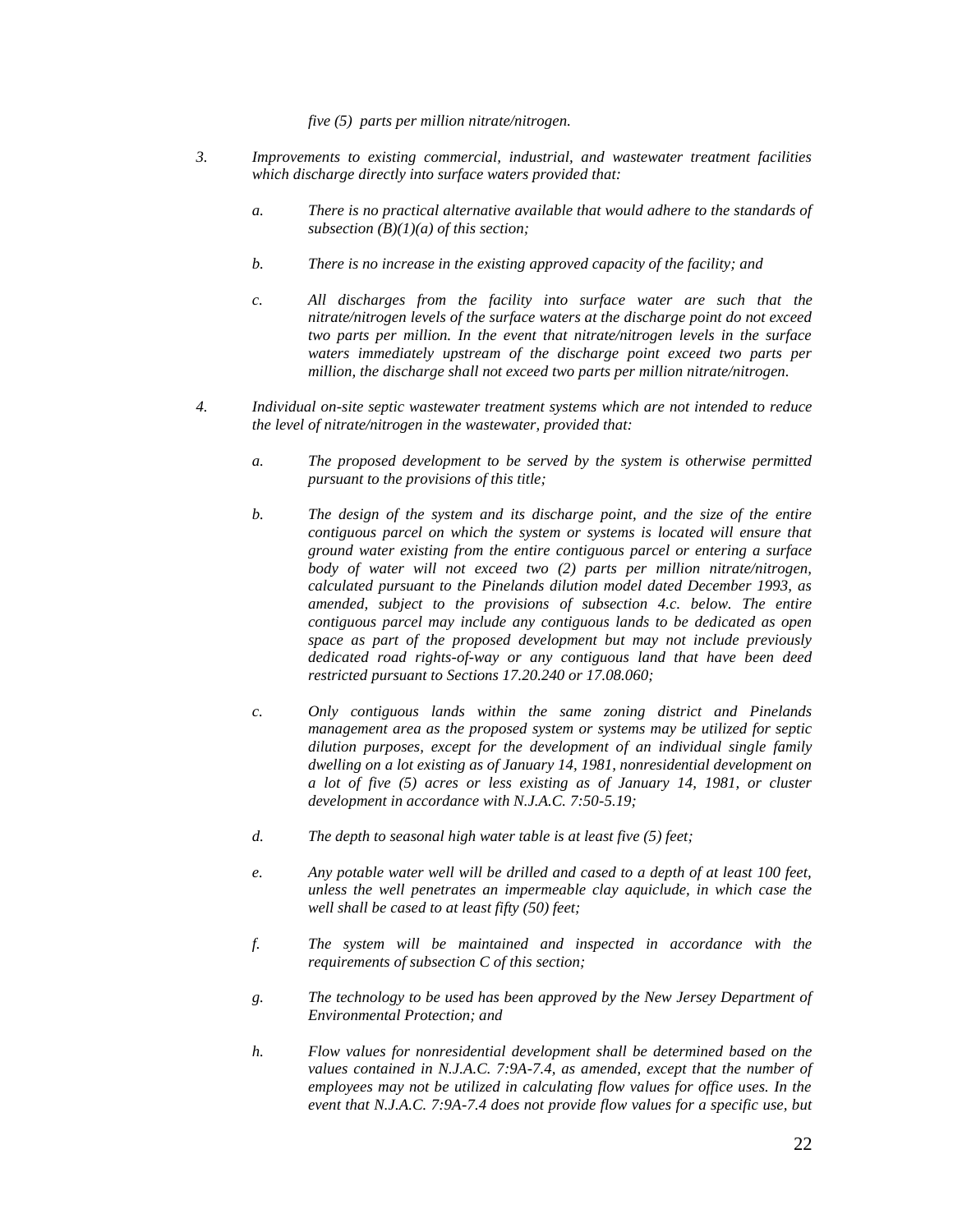*a flow value is assigned for that use in 7:14A-23.3(a), the flow value specified in N.J.A.C. 7:14A-23.3(a) shall be used in calculating the flow.*

- *5. Individual on-site septic wastewater treatment systems which are intended to reduce the level of nitrate/nitrogen in the wastewater, provided that:*
	- *a. The standards set forth in sections 4.a and c. through h. above are met ;*
	- *b. If the proposed development is nonresidential, it is located in the VR or VC Zones;*
	- *c. The design of the system and its discharge point, and the size of the entire contiguous parcel on which the system or systems is located, will ensure that groundwater exiting from the entire contiguous parcel or entering a surface body of water will not exceed two parts per million nitrate/nitrogen, calculated pursuant to the Pinelands dilution model, dated December 1993, as amended, subject to the provisions of section 4.c above and the assumptions and requirements set forth in N.J.A.C. 7:50-6.84(a)5iv. The entire contiguous parcel may include any contiguous lands to be dedicated as open space as part of the proposed development but may not include previously dedicated road rights-ofway or any contiguous land that have been deed restricted pursuant to Sections 17.20.240 or 17.08.060.*
- *6. Surface water runoff, provided that:*
	- *a. The total runoff generated from any net increase in impervious surfaces by a ten-year storm of a twenty-four-hour duration shall be retained and infiltrated on site. Runoff volumes shall be calculated in accordance with the United States Soil Conservation Service Technical Release No. 55 or the S.C.S. National Engineering Handbook, section 4;*
	- *b. The rates of runoff generated from the parcel by a two-year, ten-year and 100 year storm, each of a twenty-four-hour duration, shall not increase as a result of the proposed development. Runoff rates shall be calculated in accordance with the United States Soil Conservation Service Technical Release No. 55 or the S.C.S. National Engineering Handbook, section 4;*
	- *c. Surface water runoff shall not be directed in such a way as to increase the volume and rate of discharge into any surface water body from that which existed prior to development of the parcel;*
	- *d. Excessively and somewhat excessively drained soils, as defined by the soil conservation service, should be avoided for recharge of runoff wherever practical;*
	- *e. A minimum separation of two feet between the elevation of the lowest point of the bottom of the infiltration or detention facility and the seasonal high water table is met, or a lesser separation when it is demonstrated that the separation, either due to soil conditions or when considered in combination with other stormwater management techniques, is adequate to protect groundwater quality; and*
	- *f. A four-year maintenance guarantee is provided for the entire stormwater management system by the applicant. In addition, the applicant shall fund or otherwise guarantee an inspection and maintenance program for a period of no less than ten (10) years. The program shall identify the entity charged with*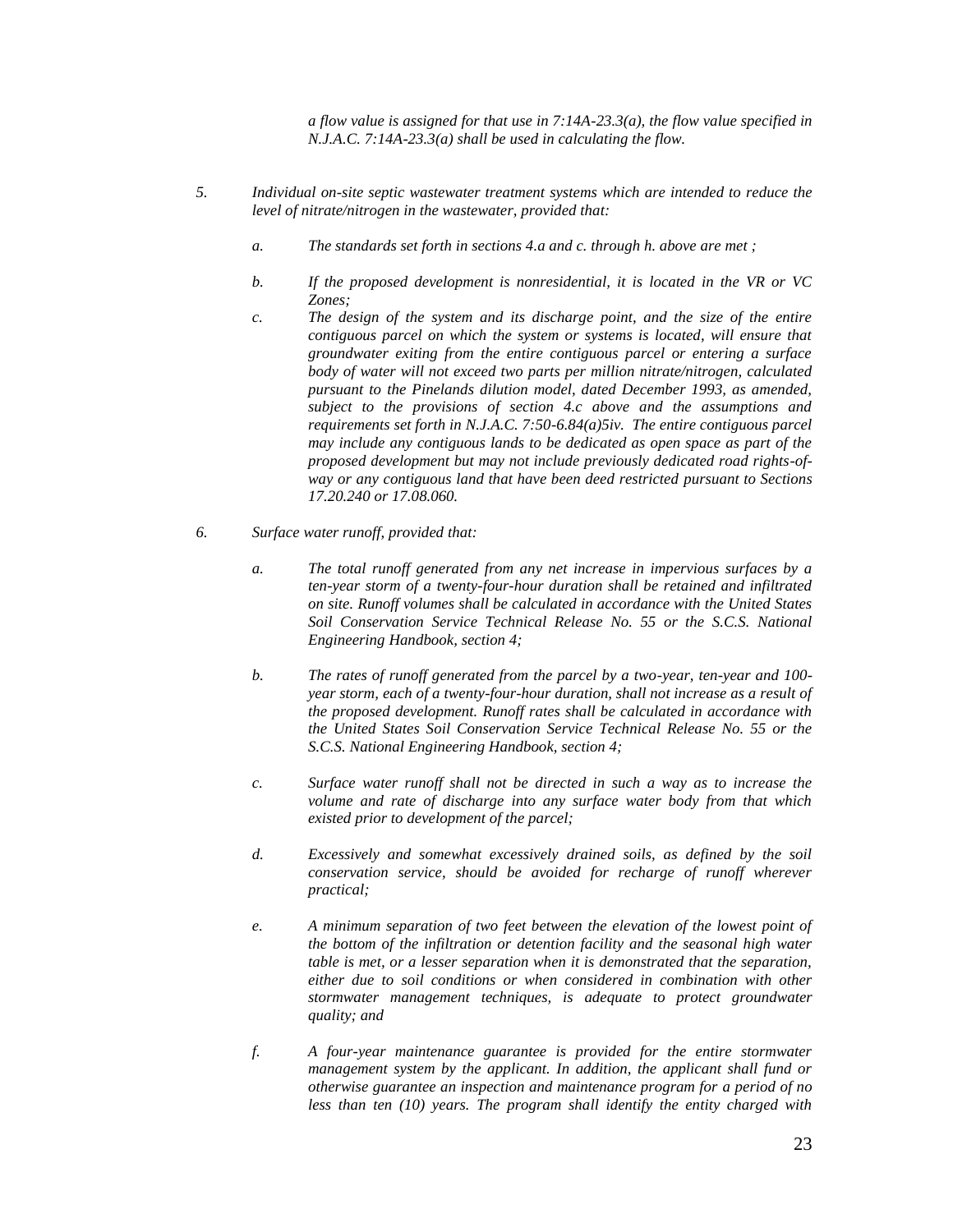*responsibility for annual inspections and the completion of any necessary maintenance, and the method to finance said program.*

- *7. Alternate design pilot program treatment systems, provided that:*
	- *a. The proposed development to be served by the system is residential and is otherwise permitted pursuant to the provisions of this title;*
	- *b. The design of the system and its discharge point, and the size of the entire contiguous parcel on which the system or systems is located will ensure that ground water exiting from the entire contiguous parcel or entering a surface body of water will not exceed two parts per million nitrate/nitrogen, calculated pursuant to the Pinelands dilution model dated December, 1993, as amended, subject to the provisions of subsection (2)(c) below. The entire contiguous parcel may include any contiguous lands to be dedicated as open space as part of the proposed development but may not include previously dedicated road rights-of-way or any contiguous lands that have been deed restricted pursuant to Section \_\_ or \_\_\_;*
	- *c. Only contiguous lands located within the same zoning district and Pinelands management area as the proposed system or systems may be utilized for septic dilution proposes, except for the development of an individual single family dwelling on a lot existing as of January 14, 1981, non-residential development on a lot of five acres or less existing as of January 14 1981, or cluster development as permitted by N.J.A.C. 7:50-5.19;*
	- *d. The depth to seasonal high water table is at least five feet;*
	- *e. Any potable water well will be drilled and cased to a depth of at least one hundred (100) feet, unless the well penetrates an impermeable clay aquiclude in which case the well shall be cased to at least fifty (50) feet;*
	- *f. No more than ten (10) alternate design pilot program treatment systems utilizing the same technology shall be installed in the development of any parcel if those systems are each serving one single-family dwelling;*
	- *g. Each system shall be equipped with automatic dialing capability to the manufacturer, or its agent, in the event of a mechanical malfunction;*
	- *h. Each system shall be designed and constructed so that samples of effluent leaving the alternate design pilot program septic system can be readily taken to confirm the performance of the technology;*
	- *i. The manufacturer or its agent shall provide to each owner an operation and maintenance manual approved pursuant to N.J.A.C. 7:50-10.22(a)2iv;*
	- *j. Each system shall be covered by a five-year warranty and a minimum five-year maintenance contract consistent with those approved pursuant to N.J.A.C. 7:50- 10.22(a)2vi that cannot be cancelled and is renewable and which includes a provision requiring that the manufacturer or its agent inspect the system at least once a year and undertake any maintenance or repairs determined to be necessary during any such inspection or as a result of observations made at any other time;*
	- *k. The property owner shall record with the deed to the property a notice consistent with that approved pursuant to N.J.A.C. 7:50-10.22(a)2vi that*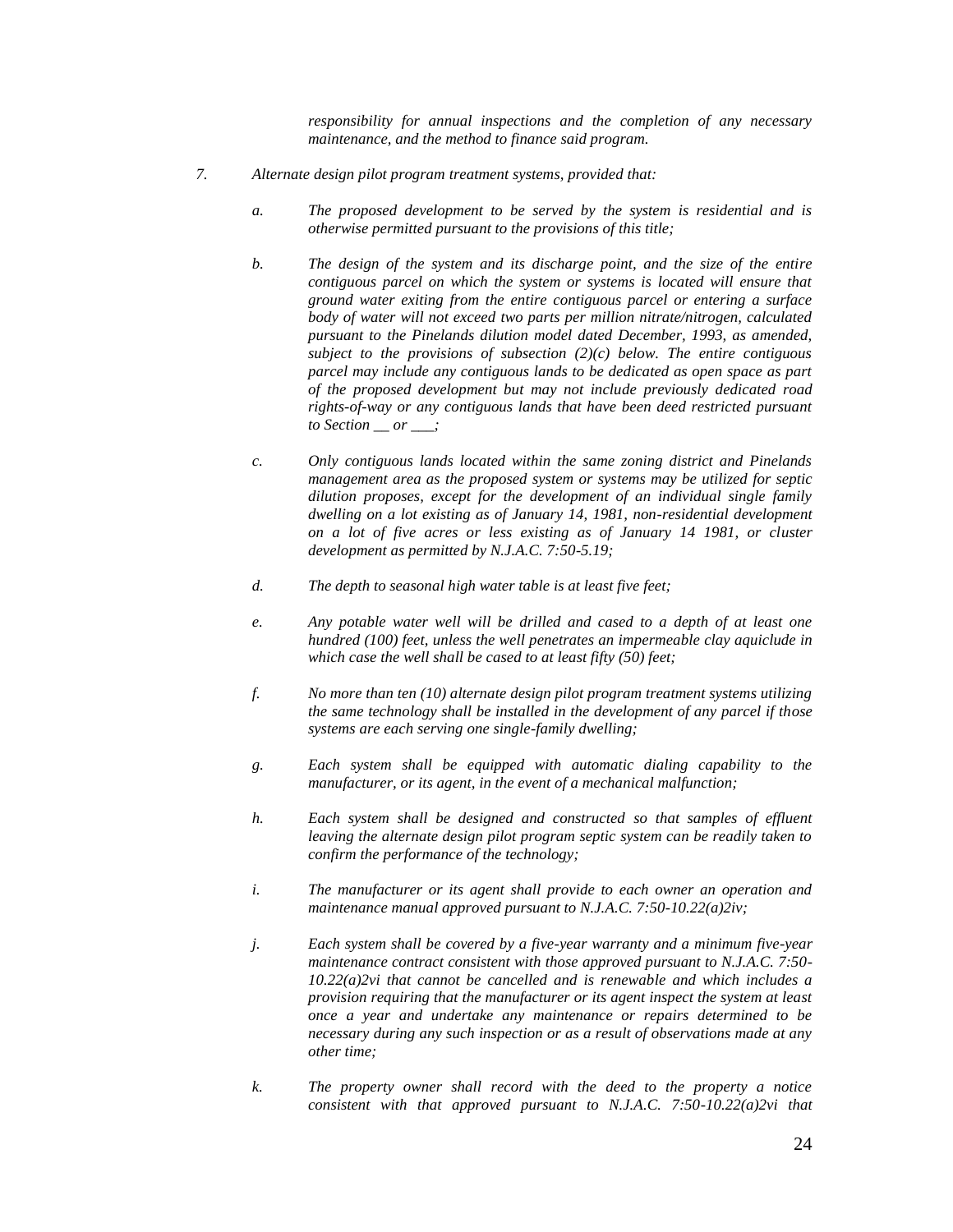*identifies the technology, acknowledges the owner's responsibility to operate and maintain it in accordance with the manual required in this subsection, and grants access, with reasonable notice, to the local board of health, the commission and its agents for inspection and monitoring purposes. The recorded deed shall run with the property and shall ensure that the maintenance requirements are binding on any owner of the property during the life of the system and that the monitoring requirements are binding on any owner of the property during the time period the monitoring requirements apply pursuant to the pilot program or any subsequent regulations adopted by the commission that apply to said system; and*

*l. No system shall be installed after August 5, 2013.*

*C. The owner of every on-site septic waste treatment facility shall, as soon as suitable septage disposal facility capacity is available, in accordance with the provisions of Chapter 326 of the Solid Waste Management Act, N.J.S.A. 13:1E-1 et seq. and Section 201 of the Clean Water Act:*

- *1. Have the facility inspected by a technician at least once every three years;*
- *2. Have the facility cleaned at least once every three years; and*
- *3. Once every three years submit to the board of health serving the township a sworn statement that the facility has been inspected and cleaned and is functional, setting forth the name of the person who performed the inspection and cleaning and the date of such inspection.*

*D. Use of the following substances is prohibited in the township to the extent that such use will result in direct or indirect introduction of such substances to any surface, or ground or surface water or any land:*

- *1. Septic tank cleaners; and*
- *2. Waste oil.*

*E. No person shall apply any herbicide to any road or public utility right-of-way within the township unless necessary to protect an adjacent agricultural activity. (Ord. 2002-9 § 2; Ord. 1997-4, §§ 20--26; Ord. 90-15 § 1 (part); Ord. 89-8 § 8.11(I)).*

*BE IT FURTHER ORDAINED that this ordinance shall take effect upon proper passage and in accordance with the law.*

## **RESOLUTION 2013-69**

## **A RESOLUTION APPOINTING CHIEF FINANCIAL OFFICER**

## **RESOLUTION 2013-70**

# **A RESOLUTION SETTING THE ANNUAL SALARY AND HOURLY PAY RATES FOR THE 2013 CALENDAR YEAR FOR CERTAIN OFFICERS AND EMPLOYEES OF THE TOWNSHIP OF BASS RIVER**

The motion was made by Mayor Cope, seconded by Commissioner Bourguignon to approve Resolution 2013-69 and Resolution 2013-70. Votes: Cope–Yes, Capriglione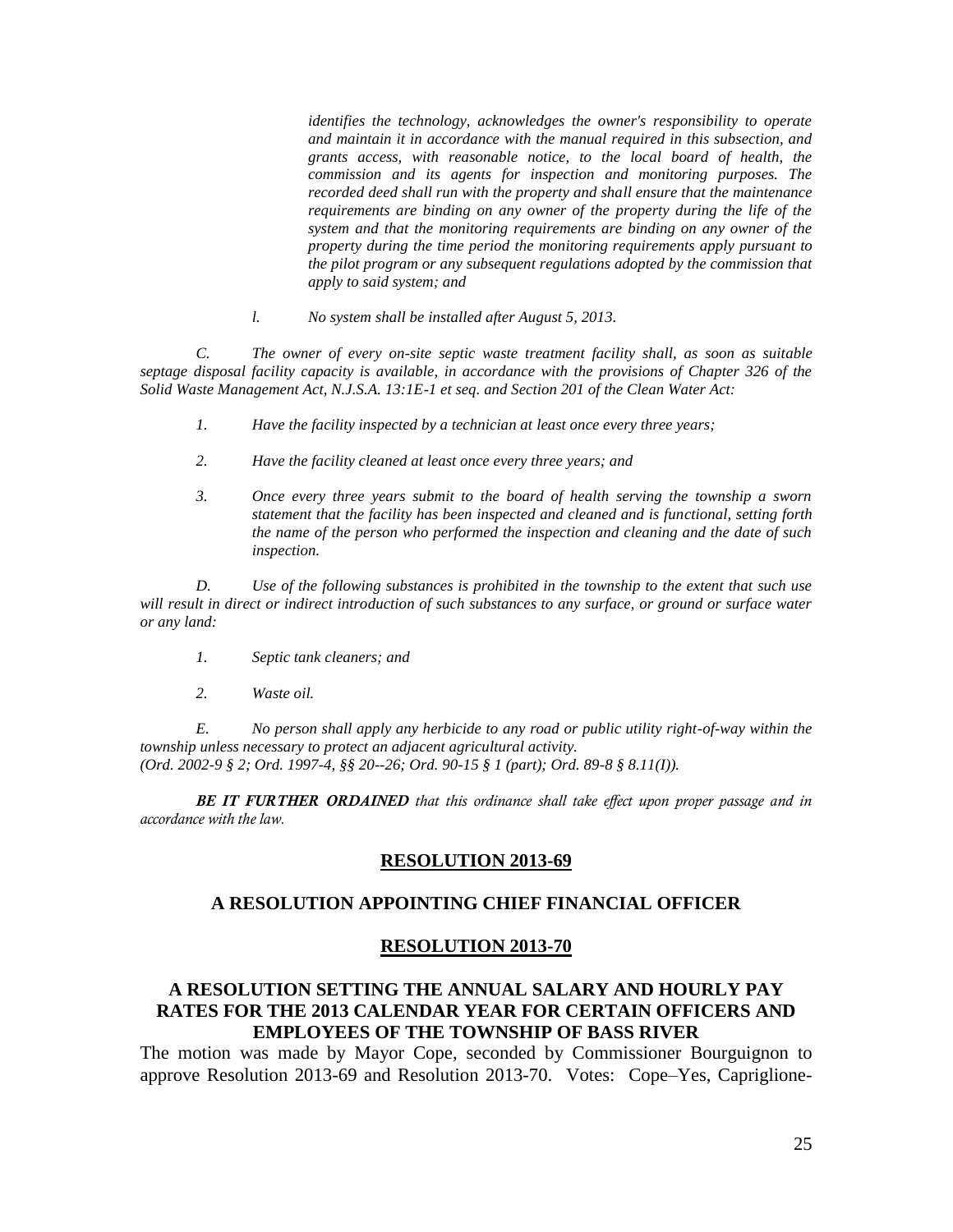Yes, Bourguignon-Yes. All in favor and Resolution 2013-69 and Resolution 2013-70 were hereby approved.

#### *RESOLUTION 2013-69*

#### *A RESOLUTION APPOINTING CHIEF FINANCIAL OFFICER*

*WHEREAS, there exists a need for a Chief Financial Officer for the Township of Bass River;*

*NOW, THEREFORE, BE IT RESOLVED that Al Stanley be and hereby is appointed Chief Financial Officer for the Township of Bass River.*

*BE IT FURTHER RESOLVED that said term of office shall be for four (4) years affective January 1, 2013, to December 31, 2016 pursuant to NJSA 40A:9-140.10.*

#### *RESOLUTION 2013-70*

## *A RESOLUTION SETTING THE ANNUAL SALARY AND HOURLY PAY RATES FOR THE 2013 CALENDAR YEAR FOR CERTAIN OFFICERS AND EMPLOYEES OF THE TOWNSHIP OF BASS RIVER*

*BE IT RESOLVED by the Board of Commissioners of the Township of Bass River in the County of Burlington and the State of New Jersey at a meeting held on the 9<sup>th</sup> day of September 2013 that the following pay rate is hereby established for the 2013 calendar year and set as follows pursuant to Salary Ordinance:*

*OFFICE/EMPLOYEE SALARY*

### *NAME TITLE DEPARTMENT OF REVENUE AND FINANCE*

*Stanley, Al Chief Financial Officer \$10,000/year (prorated) Effective September 9, 2013* 

### **RESOLUTION 2013-71**

# **A RESOLUTION AUTHORIZING THE TURNOVER OF UNCASHED FUNDS FOR THE MUNICIPAL COURT**

The motion was made by Commissioner Bourguignon, seconded by Deputy Mayor Capriglione to approve Resolution 2013-71. Votes: Cope–Yes, Capriglione-Yes, Bourguignon-Yes. All in favor and Resolution 2013-71 was hereby approved.

#### *RESOLUTION 2013-71 A RESOLUTION AUTHORIZING THE TURNOVER OF UNCASHED FUNDS FOR THE MUNICIPAL COURT*

| <b>Check</b> | <b>Amount</b> | <b>Name</b>     | Date       |
|--------------|---------------|-----------------|------------|
| 212          | 2.00          | Corey Shaw      | 09/07/2012 |
| 214          | .89           | Claudia Saldana | 09/07/2012 |
| 222          | 1.00          | Doris Latorre   | 10/12/2012 |
|              |               |                 |            |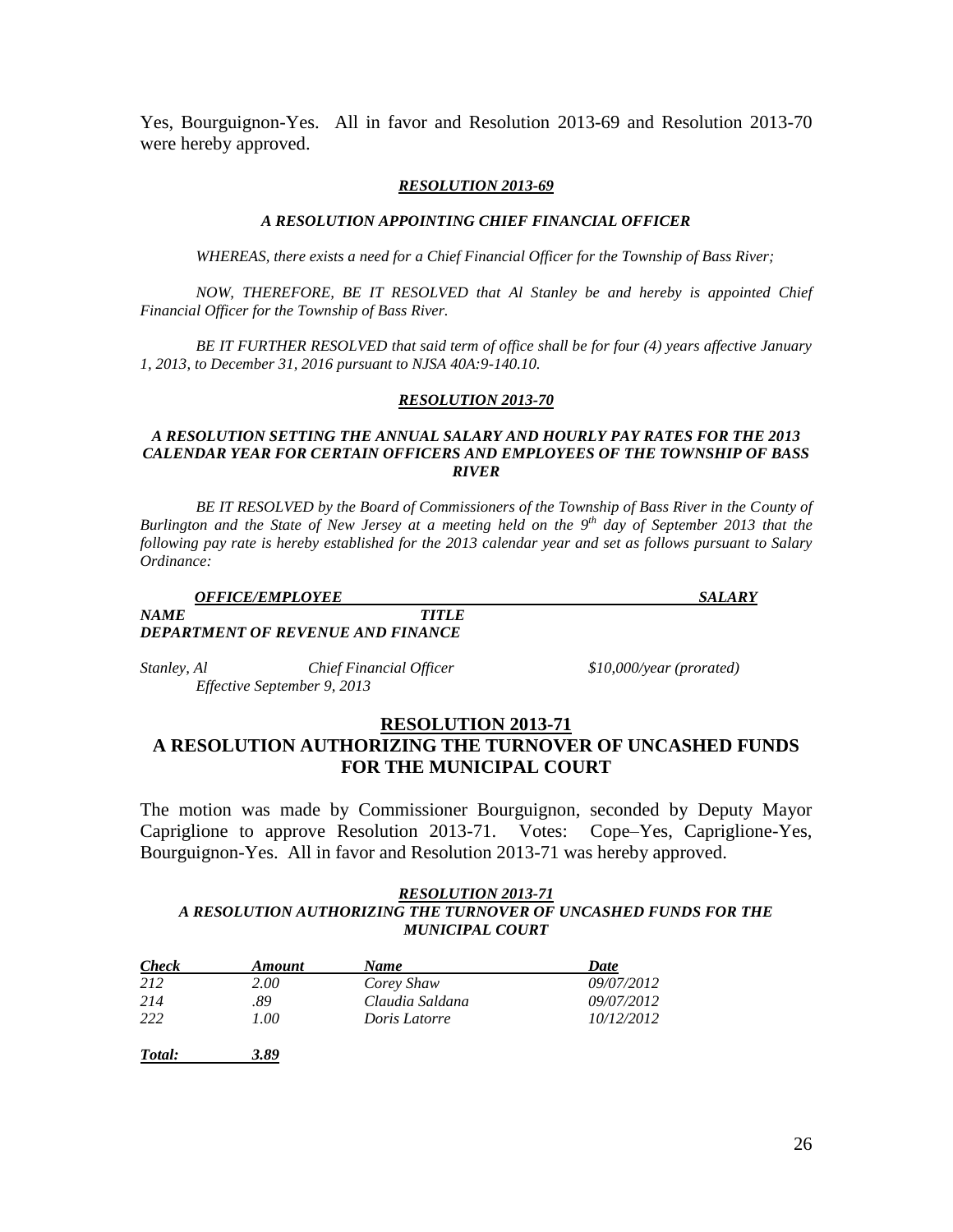### **RESOLUTION 2013-72**

# **RESOLUTION OF THE TOWNSHIP OF BASS RIVER, COUNTY OF BURLINGTON, STATE OF NEW JERSEY, DESIGNATING THE CERTIFIED COSTS OF PROPERTY MAINTENANCE PERFORMED BY THE TOWNSHIP OF BASS RIVER ON BLOCK 53, LOT 2, AS A LIEN ON THE PROPERTY AND AUTHORIZING THE TAX COLLECTOR TO COLLECT THE LIEN IN ACCORDANCE WITH CHAPTER 8.20 OF THE MUNICIPAL CODE**

The motion was made by Mayor Cope, seconded by Commissioner Bourguignon to approve Resolution 2013-72. Votes: Cope–Yes, Capriglione-Yes, Bourguignon-Yes. All in favor and Resolution 2013-72 was hereby approved.

#### *RESOLUTION 2013-72*

### *RESOLUTION OF THE TOWNSHIP OF BASS RIVER, COUNTY OF BURLINGTON, STATE OF NEW JERSEY, DESIGNATING THE CERTIFIED COSTS OF PROPERTY MAINTENANCE PERFORMED BY THE TOWNSHIP OF BASS RIVER ON BLOCK 53, LOT 2, AS A LIEN ON THE PROPERTY AND AUTHORIZING THE TAX COLLECTOR TO COLLECT THE LIEN IN ACCORDANCE WITH CHAPTER 8.20 OF THE MUNICIPAL CODE*

*WHEREAS, Chapter 8.20 of the Municipal code of the Township of Bass River provides that the owner or tenant of lands, or the agent of such premises, within the Township is required to removed or cause to be removed from such lands any brush, weeds, dead and dying trees, stumps, roots, obnoxious growths, filth, garbage, trash and debris which is or may become dangerous to life or health or might tend to extend a conflagration in the Township; and*

*WHEREAS, the Municipal Code further provides that if after inspection by the Code Enforcement officer any such lands are deemed to be in violation of Chapter 8.20, the Township Clerk shall notify the owner, tenant or agent of the lands in question to remedy such violations within ten (10) days after receipt of notice to do so. Said notice shall be made upon the owner, tenant or agent of any such lands by letter to his or her last known address; and*

*WHEREAS, the Municipal Code Further provides that if the owner, tenant or agent to whom notice of violation sent, neglects or refuses to abate or remedy the violation within ten (10) days after notice thereof, the Code Enforcement officer or his or her designated agent shall cause the violation to be abated and remedied and certify the costs thereof to the Borough Council which, after examination of the certificate and determination of its accuracy, shall cause the costs to be charged against the lot or land on which the violations exists. The amount so charged shall become a lien upon the lot or land and shall be added to and become and form part of the taxes next to be assessed and levied upon the lot or land, the same to bear interest at the same rate as taxes and to be collected as provided by R.S. 40:48-2.14, and enforced by the same officers responsible for the collection of taxes and in the same manner as taxes; and*

*WHEREAS, after inspection, the Township's Code Enforcement officer has determined Block 53, Lot 2, as shown on the tax map of the Township of Bass River, currently known as (address) 32 North Maple Avenue, and assessed to (owner) Kathleen R. McClellan, in violation of Chapter 8.20 of the Municipal Code; and*

*WHEREAS, notice has been provided to the assessed owner of the said property in accordance with Chapter 8.20 of the Municipal Code; and*

*WHEREAS, the assessed owner to whom notice of violation was sent, neglected or refused to abate or remedy the violation within ten (10) days after notice thereof, causing the violation on said property to be abated and remedied by the Township of Bass River, and the costs associated therewith to be certified to the governing body; and*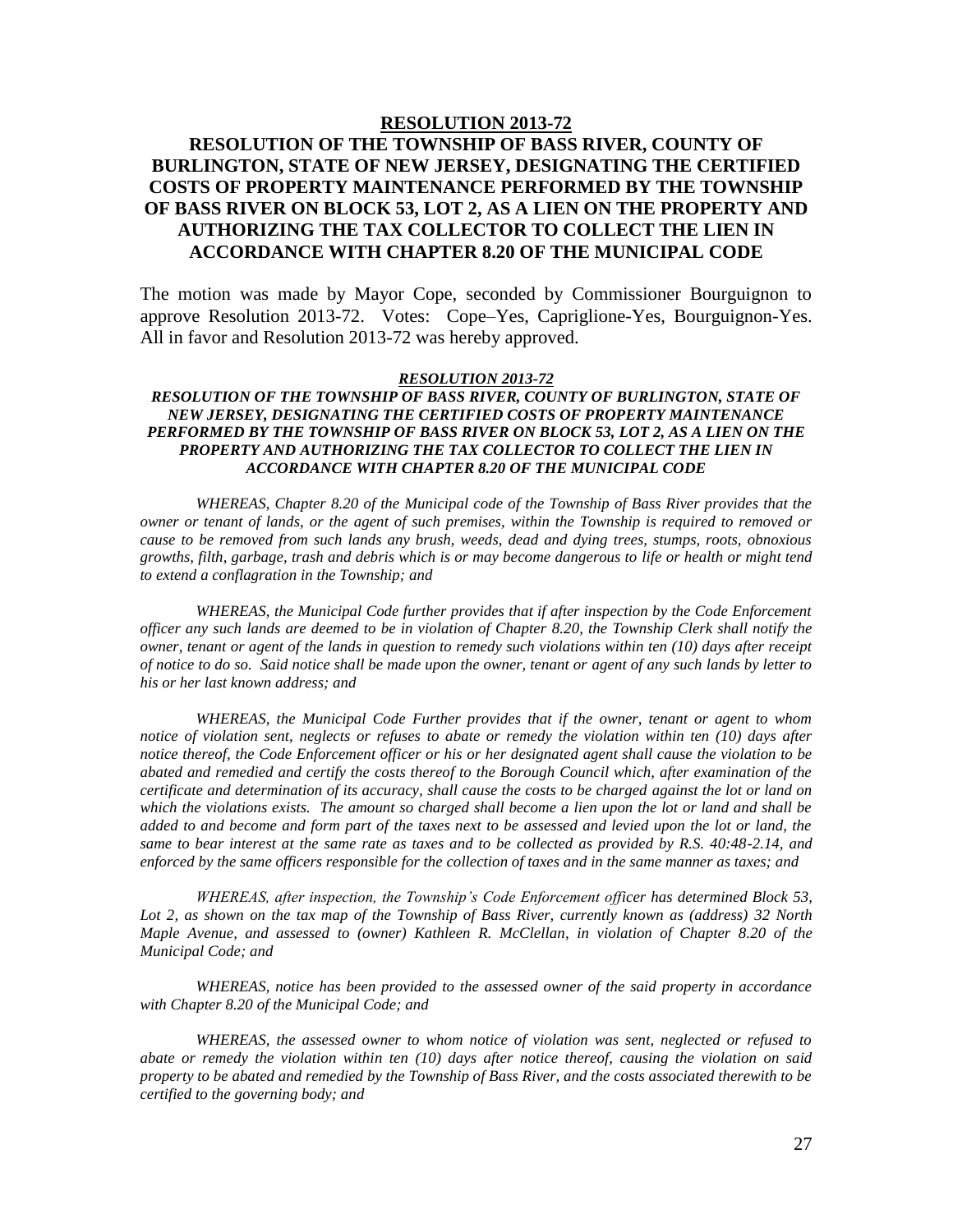*WHEREAS, the governing body has examined the certification of costs and finds same to accurate.*

*NOW, THEREFORE, BE IT RESOLVED by the governing body of the Township of Bass River, County of Burlington, State of New Jersey, as follows:*

- *1. That the costs incurred by the Township to remedy and abate the violations on Block 53, Lot 2, commonly referred to as (address) 32 North Maple Avenue, as determined by the Code Enforcement Officer, and the costs of which having been certified to the governing body and upon examination thereof found to be accurate, are hereby charged against said property and shall become a lien upon same. The certified lien amount is \$350.00.*
- *2. That said lien shall be added to and become and form a part of the taxes next to be assessed and levied upon said property, and that the Tax Collector is hereby authorized to collect same in accordance with the provisions of Chapter 8.20 of the Municipal Code.*
- *3. That a certified copy of this resolution shall be forwarded by the Municipal Clerk to the Code Enforcement Officer and Tax Collector of the Township of Bass River.*

## **RESOLUTION 2013-73**

# **RESOLUTION APPROVAL TO SUBMIET A GRANT APPLICATION AND EXECUTE A GRANT CONTRACT WITH THE NJ DOT FOR THE STAGE ROAD BIKE TRAIL PROJECT**

The motion was made by Mayor Cope, seconded by Commissioner Bourguignon to approve Resolution 2013-73. Votes: Cope–Yes, Capriglione-Yes, Bourguignon-Yes. All in favor and Resolution 2013-73 was hereby approved.

#### *RESOLUTION 2013-73*

### *RESOLUTION APPROVAL TO SUBMIET A GRANT APPLICATION AND EXECUTE A GRANT CONTRACT WITH THE NJ DOT FOR THE STAGE ROAD BIKE TRAIL PROJECT*

*NOW, THEREFORE, BE IT RESOLVED that Council of Bass River Township formally approves the grant application for the above stated project.*

*BE IT FURTHER RESOLVED that the Mayor and Clerk are hereby authorized to submit an electronic grant application identified as BIKE-2014-Bass River Township-00039 to the New Jersey Department of Transportation on behalf of Bass River Township.*

*BE IT FURTHER RESOLVED that Mayor and Clerk are hereby authorized to sign the grant agreement on behalf of Bass River Township and that their signature constitutes acceptance of the terms and conditions of the grant agreement and approves the execution of the grant agreement.*

## **RESOLUTION 2013-74 RESOLUTION REQUESTING FINAL REIMBURSEMENT FOR NORTH MAPLE AVENUE PARK GRANT**

The motion was made by Mayor Cope, seconded by Commissioner Bourguignon to approve Resolution 2013-74. Votes: Cope–Yes, Capriglione-Yes, Bourguignon-Yes. All in favor and Resolution 2013-74 was hereby approved.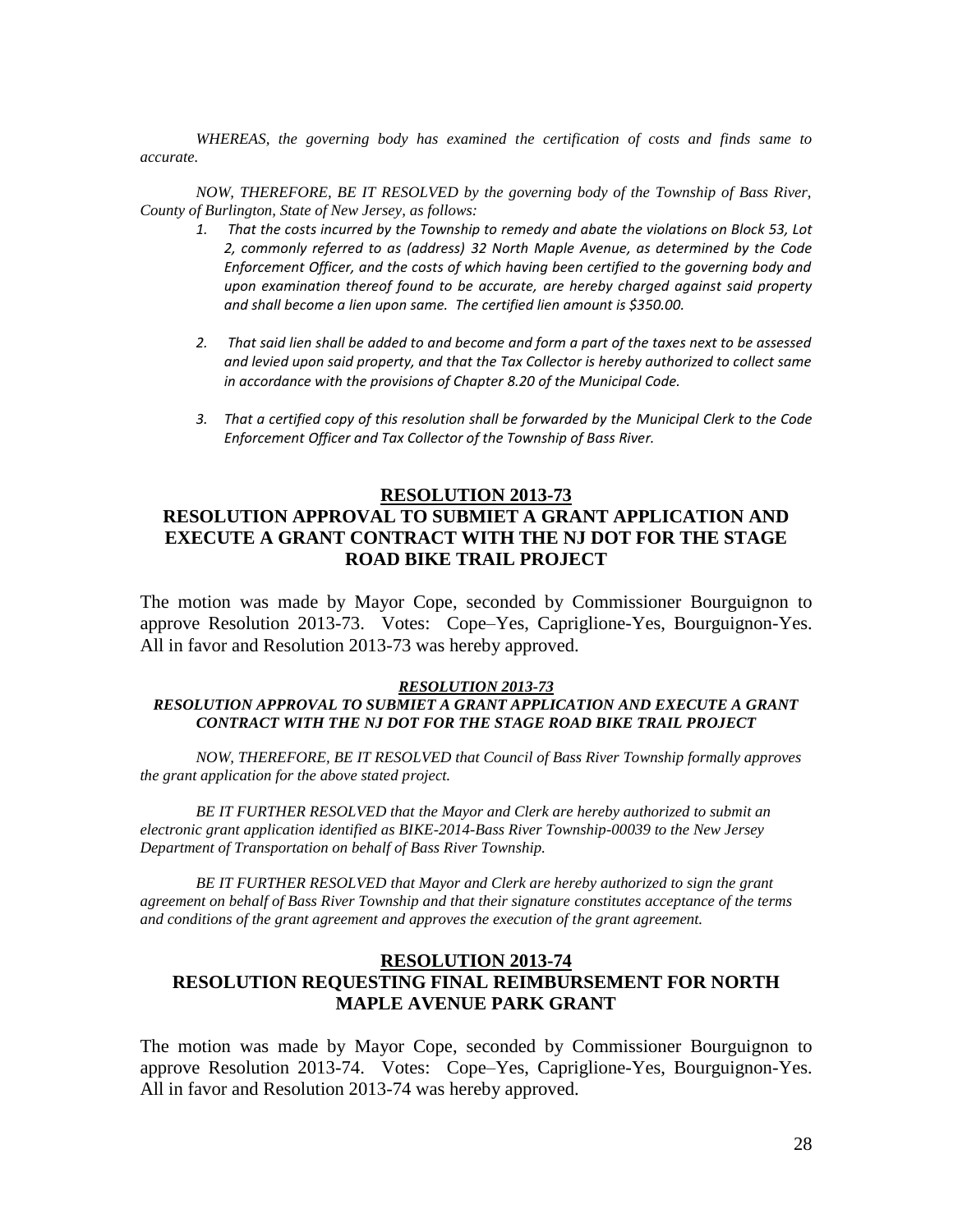### *BASS RIVER TOWNSHIP*

### *RESOLUTION 2013-74*

*WHEREAS, in 2012, the Township of Bass River received a Municipal Park Development Grant from the County of Burlington in the amount of \$138,897.00 for The North Maple Avenue Municipal Park; and*

*WHEREAS, a contract was solicited and was awarded to Liberty Parks and Recreation for work to be funded by the Municipal Park Development Grant; and*

*WHEREAS, a partial reimbursement in the amount of \$137,707.63 was received for work completed as of April, 2013;*

*WHEREAS, the Township Engineer, Kris Kluk did inspect and certify completion of the work required by the contract awarded to Liberty Parks and Recreation and has recommended that final payment be made to the contractor(s); and certifies that the work was completed in substantial conformance with the scope of work associated with the 2012 Burlington County Park Development Grant; and*

*BE IT FURTHER RESOLVED that Township Clerk is hereby authorized to submit the necessary documents to the County of Burlington for the final reimbursement under the grant in the amount of \$1,014.00.*

### NEW BUSINESS:

The Township received a request from a property owner for reimbursement for a variance application fee of \$100. Board agreed to reimburse these fees to two applications received for rising of homes due to Super Storm Sandy. Resolutions:

### **RESOLUTION 2013-75**

# **RESOLUTION AUTHORIZING REIMBURSEMENT OF \$100 APPLICATION FEE**

# **RESOLUTION 2013-76 RESOLUTION AUTHORIZING REIMBURSEMENT OF \$100 APPLICATION FEE**

The motion was made by Mayor Cope, seconded by Commissioner Bourguignon to approve Resolution 2013-75 and Resolution 2013-76. Votes: Cope–Yes, Capriglione-Yes, Bourguignon-Yes. All in favor and Resolution 2013-75 and 2013-76 were hereby approved.

#### *RESOLUTION 2013-75*

*WHEREAS the owners of property known as Block 52, Lot 17—88 North Maple Avenue has applied for a variance to the Planning Zoning Board to raise the home following Super Storm Sand; and*

*WHEREAS the Governor has signed into law a bill that would allow property owners to raise their homes as a result of new FEMA regulations following Super Storm Sandy without filing for a variance under certain conditions; and*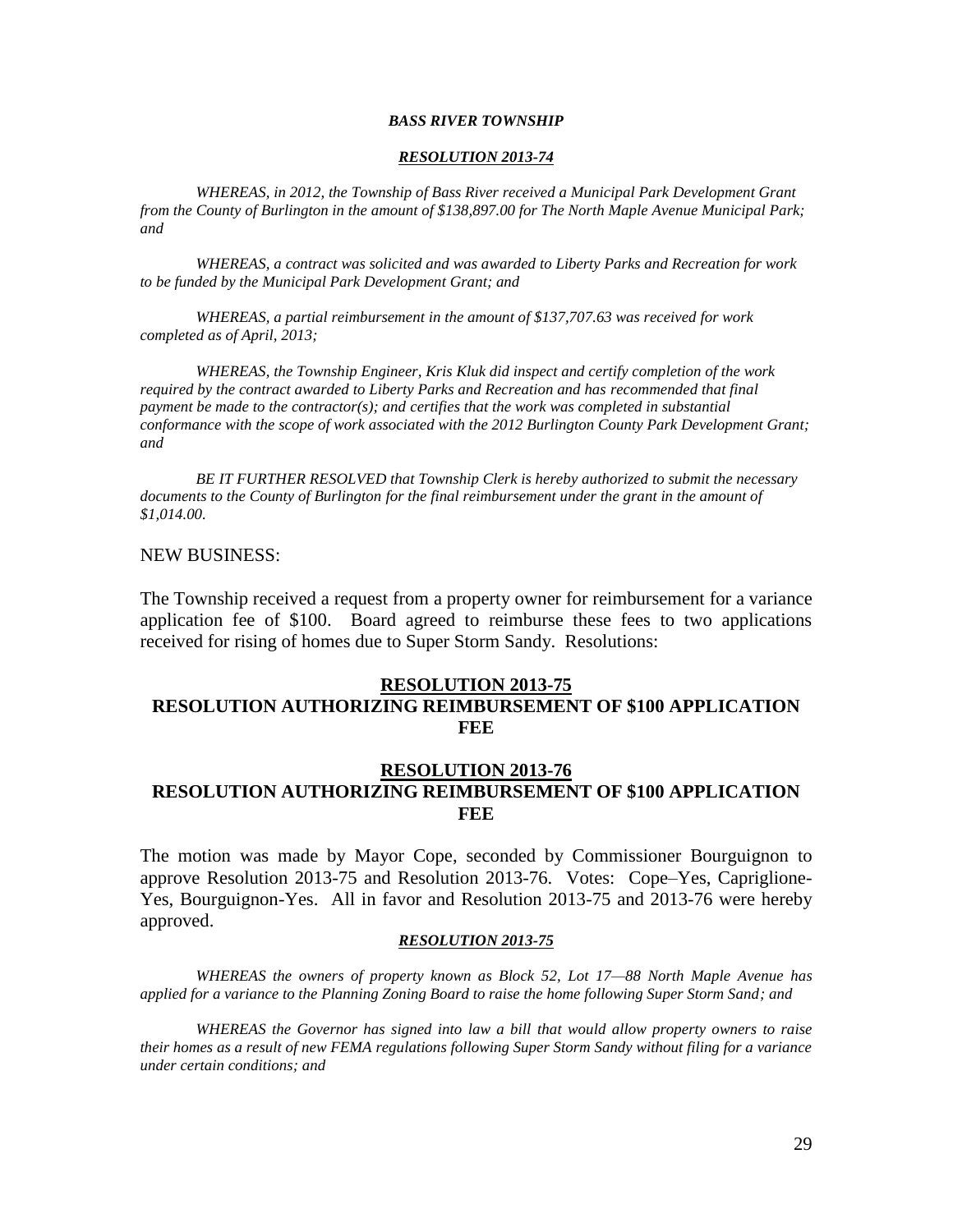*WHEREA the property owners of 88 North Maple Avenue meet these conditions for exemption for a requirement for a variance; and*

*WHEREAS as a result the property owners of 88 North Maple Avenue has requested reimbursement of the application fee for said application in the amount of \$100.00.*

*NOW THEREFORE, BE IT RESOLVED the CFO of the Township of Bass River is authorized to issue a check in the amount of \$100.00 be refunded to John Harvey, Jr., 88 North Maple Avenue, Tuckerton, NJ 08087.*

#### *RESOLUTION 2013-76*

*WHEREAS the owners of property known as Block 57, Lot 31—53 North Maple Avenue has applied for a variance to the Planning Zoning Board to raise the home following Super Storm Sand; and*

*WHEREAS the Governor has signed into law a bill that would allow property owners to raise their homes as a result of new FEMA regulations following Super Storm Sandy without filing for a variance under certain conditions; and*

*WHEREA the property owners of 53 North Maple Avenue meet these conditions for exemption for a requirement for a variance; and*

*WHEREAS as a result the property owners of 53 North Maple Avenue has requested reimbursement of the application fee for said application in the amount of \$100.00.*

*NOW THEREFORE, BE IT RESOLVED the CFO of the Township of Bass River is authorized to issue a check in the amount of \$100.00 be refunded to David Garrison, P.O. Box 343, New Gretna, NJ 08224.*

The board discussed appointment of a school liaison. Upon a motion by Mayor Cope, seconded by Commissioner Bourguignon; Maryanne Capriglione was hereby appointed as school liaison. Votes: Cope-Yes, Bourguignon-Yes, Capriglione-Abstain.

#### OLD BUSINESS:

The board discussed aid payment for Squad 85. It was agreed to pay \$3000 to Squad 85. The motion was made by Mayor Cope to make said payment in the amount of \$3000. The motion was seconded by Deputy Mayor Capriglione. Votes: Cope-Yes, Bourguignon-Yes, Capriglione-Yes.

REPORTS:

The following reports were noted.

Report of Solicitor Report of Municipal Court Dog Report Report of Safety Coordinator